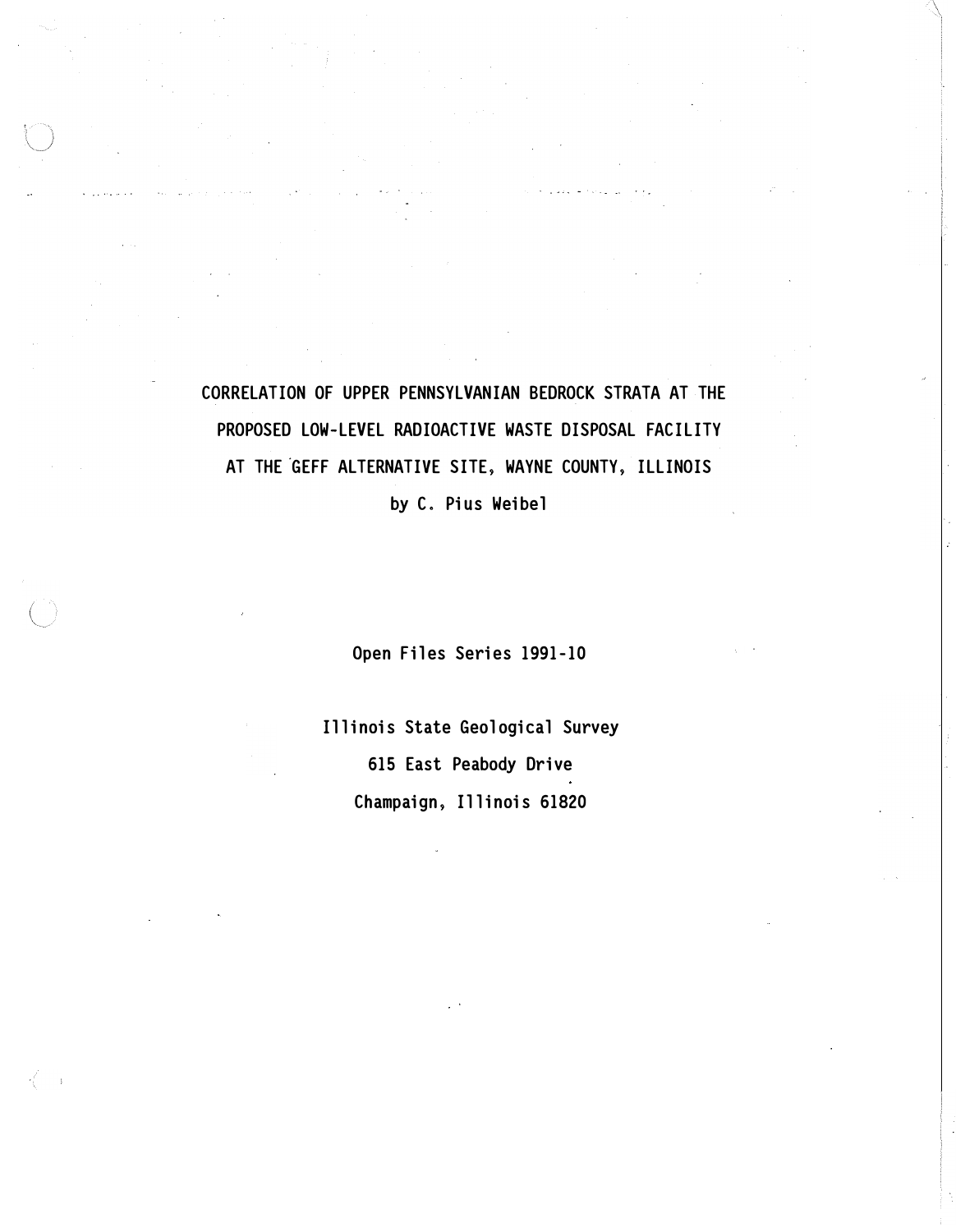# TABLE OF CONTENTS

| EXECUTIVE SUMMARY<br>ii<br>$\cdot$ .                                                                                                                                                                                                                                                                                                                                                                                                                                                                                                                                                                                                                                                                                                                                                                                                                                                                                    |
|-------------------------------------------------------------------------------------------------------------------------------------------------------------------------------------------------------------------------------------------------------------------------------------------------------------------------------------------------------------------------------------------------------------------------------------------------------------------------------------------------------------------------------------------------------------------------------------------------------------------------------------------------------------------------------------------------------------------------------------------------------------------------------------------------------------------------------------------------------------------------------------------------------------------------|
| $\begin{array}{cccccccccccccc} \mathcal{L} & \mathcal{L} & \mathcal{L} & \mathcal{L} & \mathcal{L} & \mathcal{L} & \mathcal{L} & \mathcal{L} & \mathcal{L} & \mathcal{L} & \mathcal{L} & \mathcal{L} & \mathcal{L} & \mathcal{L} & \mathcal{L} & \mathcal{L} & \mathcal{L} & \mathcal{L} & \mathcal{L} & \mathcal{L} & \mathcal{L} & \mathcal{L} & \mathcal{L} & \mathcal{L} & \mathcal{L} & \mathcal{L} & \mathcal{L} & \mathcal{L} & \mathcal{L} & \mathcal{L} &$<br>$\ddot{\phantom{a}}$<br>TABLE OF CONTENTS<br>$\mathbf{i}$<br>$\ddot{\phantom{a}}$<br>$\ddot{\phantom{a}}$<br>$\mathbf{A}$<br>$\bullet$ $\bullet$<br>$\bullet$                                                                                                                                                                                                                                                                                    |
| PURPOSE .<br>1<br>$\ddot{\bullet}$ $\ddot{\bullet}$ $\ddot{\bullet}$                                                                                                                                                                                                                                                                                                                                                                                                                                                                                                                                                                                                                                                                                                                                                                                                                                                    |
| <b>METHODOLOGY</b><br>1<br>$\sim$ $\sim$<br>$\bullet$ $\bullet$ $\bullet$ $\bullet$ $\bullet$ $\bullet$<br>$\mathbf{r}$<br>$\ddot{\phantom{a}}$<br>$\bullet$ $\bullet$ $\bullet$ $\bullet$                                                                                                                                                                                                                                                                                                                                                                                                                                                                                                                                                                                                                                                                                                                              |
| PRELIMINARY STRATIGRAPHIC CORRELATIONS<br>3<br>$\sim$ $\sim$ $\sim$ $\sim$ $\sim$<br>$\ddot{\phantom{a}}$<br>Introduction<br>3<br>.<br>$\sim$ $\sim$ $\sim$ $\sim$<br><b>Discussion</b><br>4<br>$\cdot$ $\cdot$ $\cdot$ $\cdot$ $\cdot$                                                                                                                                                                                                                                                                                                                                                                                                                                                                                                                                                                                                                                                                                 |
| SEQUENCE STRATIGRAPHY<br>$\overline{\mathbf{z}}$<br>$\mathbf{r}$ , $\mathbf{r}$ , $\mathbf{r}$ , $\mathbf{r}$<br>$\mathbf{A}$<br>$\mathbf{A}$ and $\mathbf{A}$<br>$\sim$<br>$\ddot{\phantom{a}}$<br>$\overline{\phantom{a}}$                                                                                                                                                                                                                                                                                                                                                                                                                                                                                                                                                                                                                                                                                            |
| SEQUENCES AT THE GEFF ALTERNATE SITE<br>8<br>$\ddot{\phantom{a}}$<br>$\overline{\phantom{a}}$<br>9<br>Cyclothem B1<br>$\overline{9}$<br>Cyclothem B2<br>$\ddot{\phantom{a}}$<br>$\bullet$<br>$\bullet$<br>Cyclothem B3<br>10<br>$\cdot$ $\cdot$ $\cdot$ $\cdot$<br>$\ddot{\phantom{a}}$<br>Cyclothem B4<br>10<br>$\bullet$ $\bullet$ $\bullet$<br>Cyclothem BM1<br>10<br>$\bullet\quad\circ\quad\circ\quad\circ\quad\circ$<br>$\ddot{\phantom{a}}$<br>$\begin{array}{ccccccccccccccccc} \circ & \circ & \circ & \circ & \circ & \circ & \circ & \circ & \circ \end{array}$<br>Cyclothem M1<br>11<br>Cyclothem M2<br>11<br>.<br>$\sim$<br>$\bullet$ $\bullet$ $\bullet$ $\bullet$ $\bullet$<br>Cyclothem M3<br>12<br>.<br>Cyclothem M4<br>13<br>$\bullet$ $\bullet$ $\bullet$ $\bullet$ $\bullet$ $\bullet$ $\bullet$<br>$\ddot{\phantom{0}}$<br>$\ddot{\phantom{1}}$<br>$\cdot$ $\cdot$ $\cdot$<br>$\ddot{\phantom{1}}$ |
| <b>CORRELATIONS</b><br>13<br>.<br>$\mathbf{r}$ $\mathbf{r}$ $\mathbf{r}$<br>Cyclothems B1 and B2<br>14<br>Cyclothem B3<br>15<br>Cyclothem B4<br>15<br>. <b>. .</b> .<br>Cyclothem BM1<br>16<br>.<br>Cyclothems M1 and M2<br>17<br>Cyclothems M3 and M4<br>18<br>. <i>.</i><br><b>Contract Contract</b>                                                                                                                                                                                                                                                                                                                                                                                                                                                                                                                                                                                                                  |
| <b>DISCUSSION</b><br>18                                                                                                                                                                                                                                                                                                                                                                                                                                                                                                                                                                                                                                                                                                                                                                                                                                                                                                 |
| <b>CONCLUSIONS</b><br>20                                                                                                                                                                                                                                                                                                                                                                                                                                                                                                                                                                                                                                                                                                                                                                                                                                                                                                |
| <b>BIBLIOGRAPHY</b><br>21                                                                                                                                                                                                                                                                                                                                                                                                                                                                                                                                                                                                                                                                                                                                                                                                                                                                                               |

 $\mathbf i$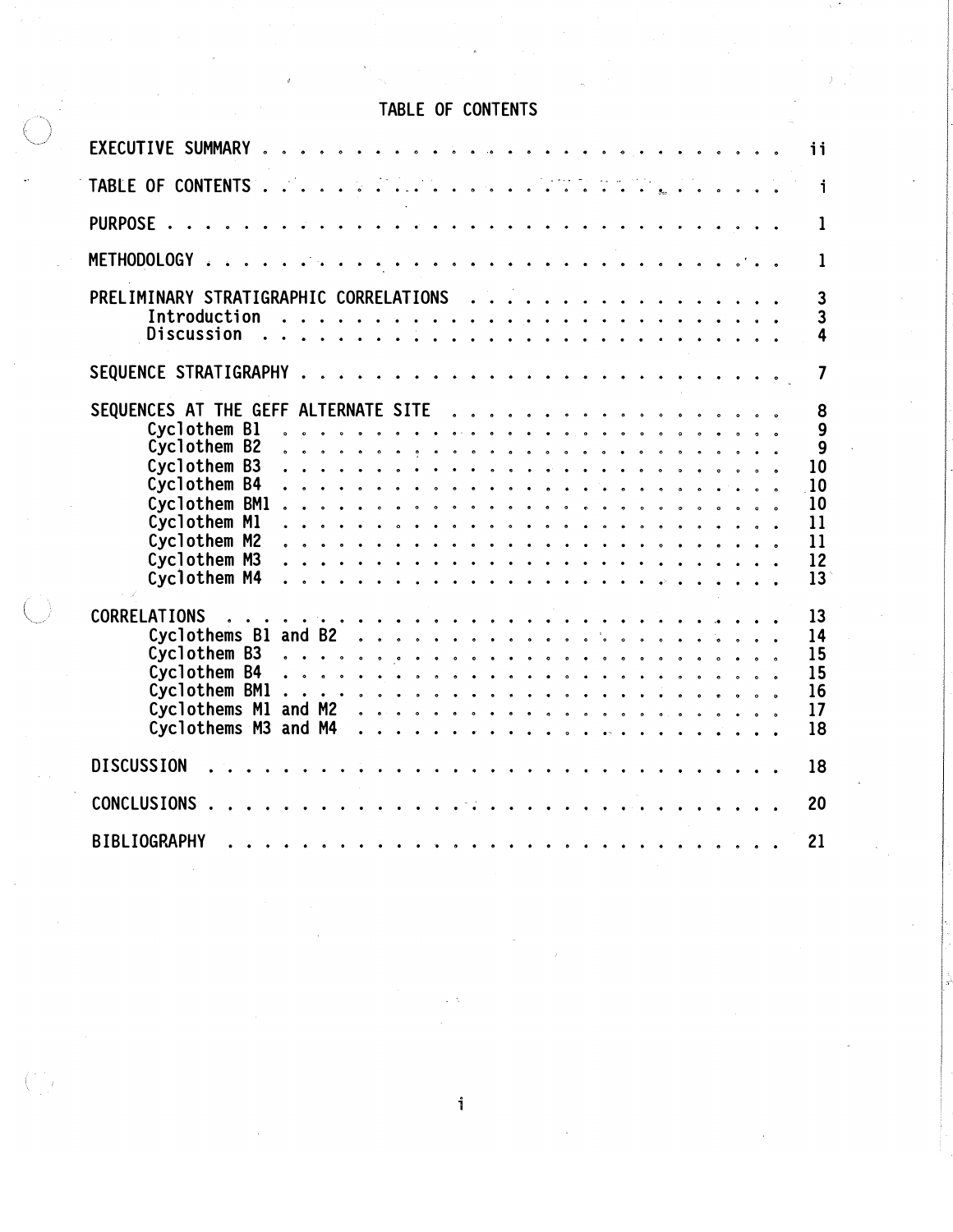# EXECUTIVE SUMMARY

The relationship between upper Pennsylvanian strata at the Geff Alternative Site (GAS), Wayne County, and upper Pennsylvanian strata in the northern part of the Illinois Basin is determined by the application of cross-basin sequence stratigraphy and is supported by the palynology of selected coals. Nine marineterrestrial sequences are d ifferentiated at the GAS. From within these sequences, the Shoal Creek (Carthage) Limestone, Mt. Carmel Sandstone, and Flannigan Coal Members of the Bond Formation, and the Cohn Coal and Shelbyville Coal Members of the Mattoon Formation are correlated from other parts of the basin with lithologic units at the site. The lower part of the Millersville Limestone Member of the Bond Formation and the Merom Sandstone Member of the Mattoon Formation are only tentatively correlated. The top of the Millersville Limestone Member is not recognized at the site and the boundary between the Bond and Mattoon Formations cannot be determined. The strata at the GAS are d ifferentiated into Bond Formation, undifferentiated Bond-Mattoon Formation, and Mattoon Formation.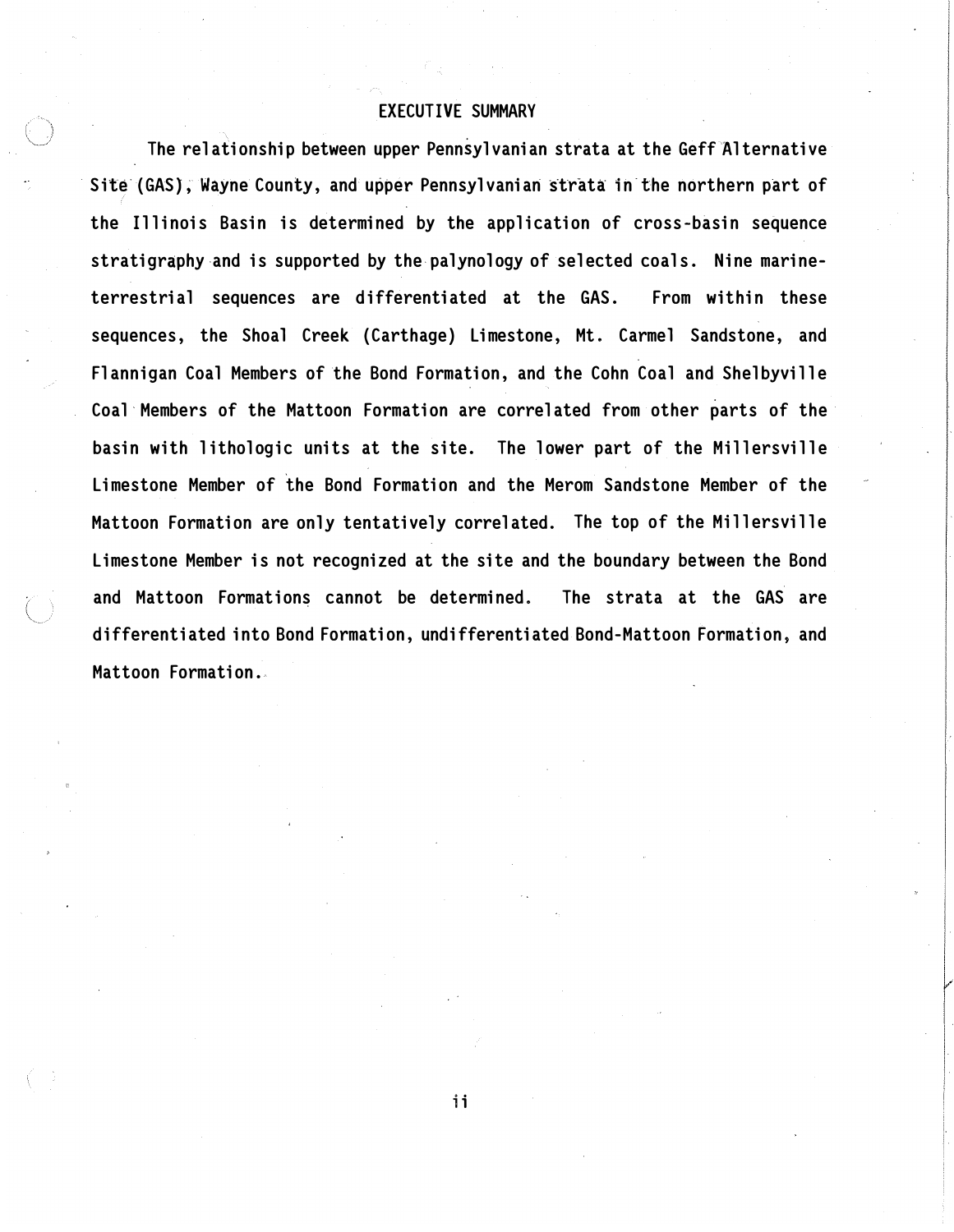Correlation of upper Pennsylvanian bedrock strata at the proposed low-level radioactive waste disposal facility at the Geff Alternative Site, Wayne County, Illinois

C. Pius Weibel

#### PURPOSE

A thorough understanding of stratigraphy and lithology is essential to the location and characterization of any waste disposal site. Information gathered from these studies is critical to the overall siting process because stratigraphic and sedimentologic data is used to evaluate the long-term site stability and extent of interaction between the site and its nearby surroundings. In addition, site specific stratigraphic and lithologic investigations provide a basis for interpretation and placement of local geology within a regional geologic framework. In this report, the stratigraphy of the bedrock was studied to clarify and verify correlations by Battelle Memorial Institute and Hanson Engineers Inc.<sup>1</sup> (1989a, 1991) as part of the site characterization for a proposed low-level radioactive waste disposal facility at-the Geff Alternative Site (GAS) in Wayne County, Illinois (Figure 1). Although this work was conducted in close cooperation with site consultants, this report is an \_ independent assessment of the GAS stratigraphy, and therefore is a quality control check on the stratigraphic interpretations and discussions contained in other GAS characterization reports.

1Hereafter referred to as BMI & HEI.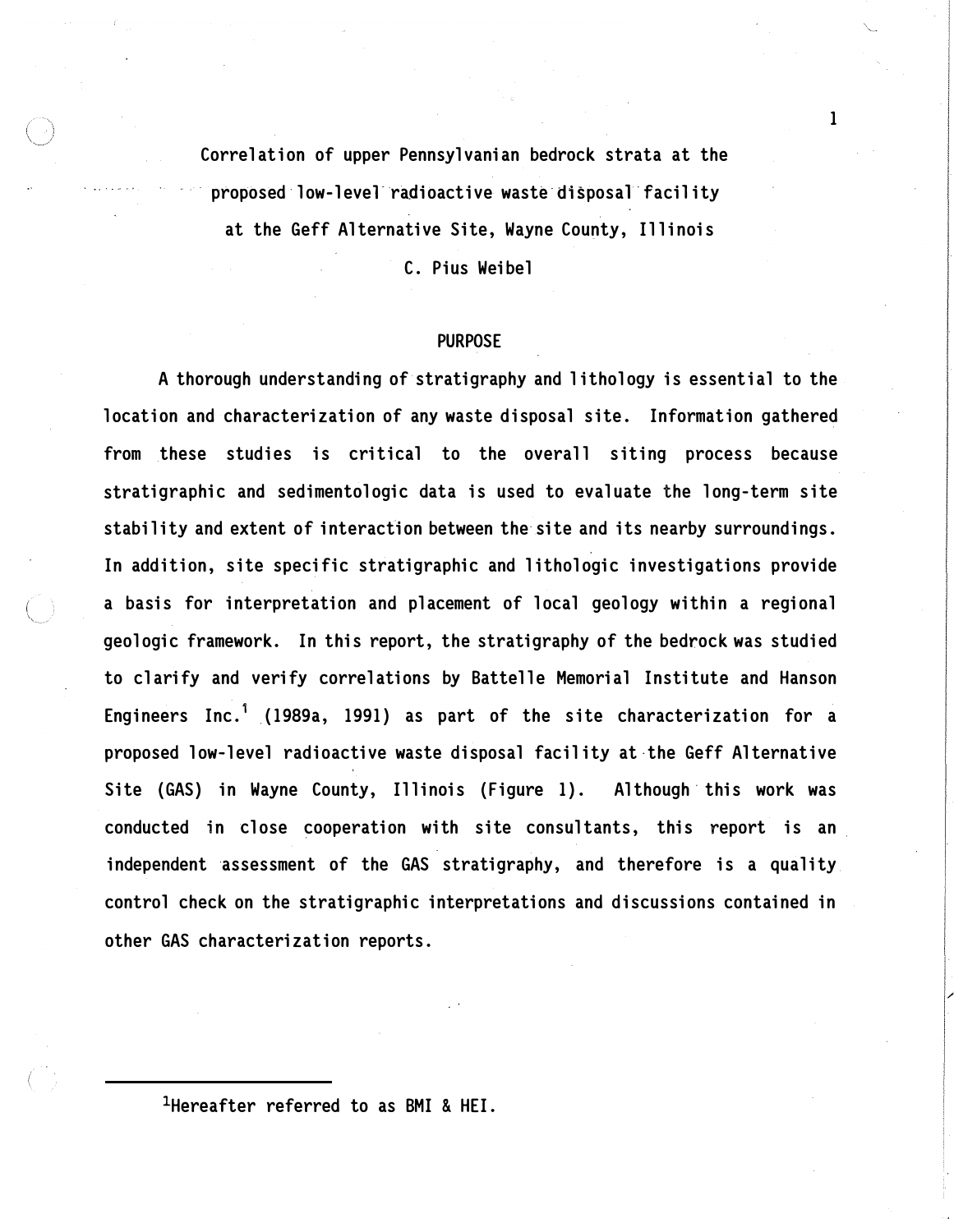# **METHODOLOGY**

In this study, nine test borings were examined and described in detail (G-01, G-08, G-18, G-20, G-22, G-106H, G-107H, G-1156, G-116G) and ten test borings were examined and described in less detail (G-06, G-07, G-10, G-11, G-14, G-15, G-41, G-42, G-lllG, G-114E). From these borings, a data base was developed that included the deepest borings on the GAS with an equal, areal distribution of data points. The cores from the test borings were described according to procedures outlined in Technical Procedure 1.1 (Berg and others, 1989). A total of 2, 472.7 feet of core were described in detail and 1, 903.5 feet were described in less detail. In addition, core descriptions of other test borings on the GAS (BMI & HEI, 1989b, 1991) were used for this study.

The lithologic and stratigraphic units described and differentiated in the test borings are correlated with strata in other parts of the Illinois Basin. Correlation is the demonstration of equivalency of stratigraphic units. Equivalency is demonstrated by several methods, including tracing lateral continuity, 1 ithologic identity, and sequence position (Krumbein and Sloss, 1963). Another method of identifying strata is the application of sequence stratigraphy, or correlation by recognition of equivalent sequences (discussed below) .

Correlation of members and beds in middle Pennsylvanian strata in the Illinois Basin generally has depended upon recognition of relatively thick and laterally widespread coals and limestones. In upper Pennsylvanian strata, coals are laterally widespread but thin; thus limestones, such as the Shoal Creek Limestone<sup>2</sup> and Millersville Limestone, are key horizons upon which correlations

 $2$ The preferred name for the Shoal Creek Limestone is the Carthage Limestone (Jacobson and others, 1985), but the former will be used in this report to be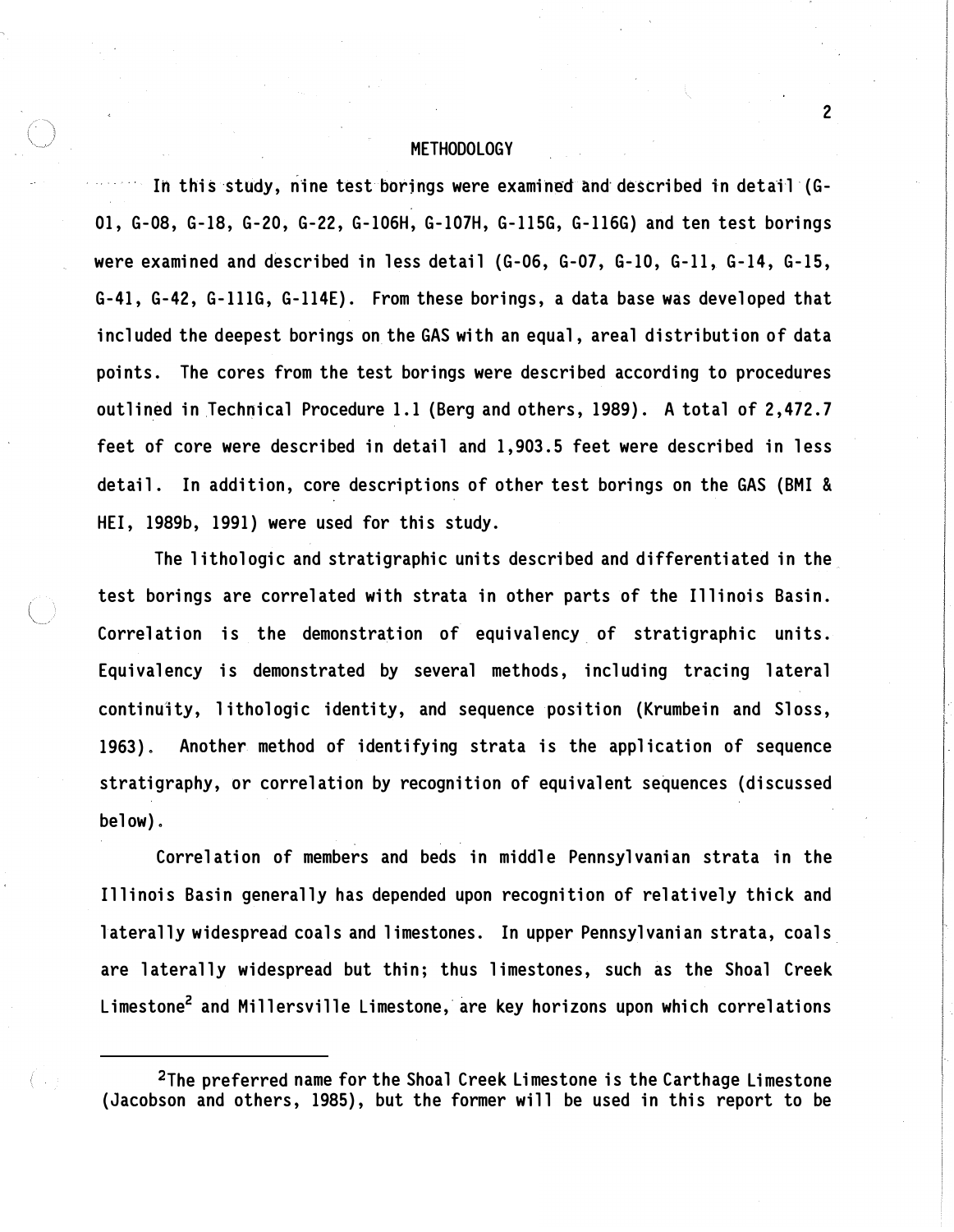of other lithologic units, particularly coal, are dependent. For example, Nance and Treworgy (1981) described the stratigraphic positions of numerous coal beds by estimating the thickness of the interval between the coal and a key limestone \_ bed.

Correlation of units in intervals that lack distinctive key beds is difficult and requires methods other than lithostratigraphic studies. At the GAS, the biostratigraphy of coals was employed to support the lithostratigraphic studies. Coal biostratigraphy is based on the identification of spores (palynology) . Coal beds that contain similar types and numbers of spores are considered to be biostratigraphically (time) equivalent. Coals were sampled from test boreholes G-01 (at depths 189.7-190.1, 236.6-237.1, 342.2-342.4, 422.2-423. 2, 458. 9-459. 9, 509. 0-510. 8, 518. 6-519. 5 ft) and G-107H (at depths of 40. 4- 41. 0 and 183. 0-183. 2 ft) for palynological analysis. These samples were analyzed by Dr. Russel Peppers, palynologist at the Illinois State Geological Survey, according to procedures outlined in Technical Procedure 1.7 (Berg and others, 1990).

# PRELIMINARY STRATIGRAPHIC CORRELATIONS

# Introduction

The initial draft report on the bedrock geology at the GAS (BMI & HEI, 1989a) regionally identified units in borings G-01 and G-08 with the following units, in ascending order: Shoal Creek Limestone, Mt. Carmel Sandstone, Flannigan Coal, and Reel Limestone. The Millersville Limestone, Merom Sandstone, and the Opdyke Coal also were identified in these two borings and correlated in most of the shallow borings. The units were correlated using the methods of

consistent with the terminology used in other GAS reports.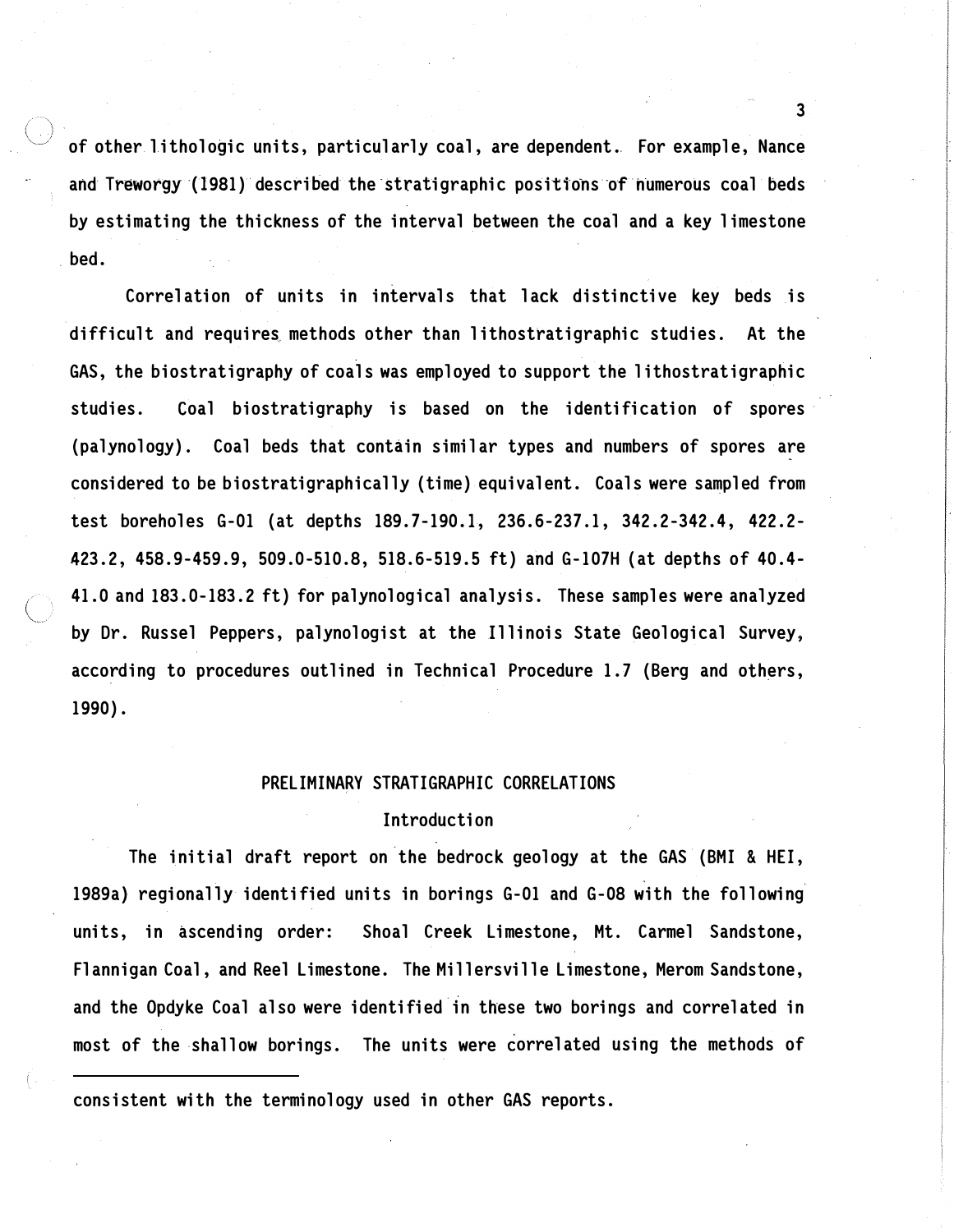lithologic identity and sequence position. The revised draft report (BMI & HEI, 1991) regionally identified only the Shoal Creek Limestone.

# Discussion

The identification of both the Shoal Creek Limestone and the Millersville Limestone at the GAS is critical because these units are key marker beds in the Illinois Basin. According to the stratigraphic code, a key bed is a thin bed of distinctive lithology that is widely distributed (North American Commission on Stratigraphic Nomenclature, 1983) and often is used for a formation boundary or is a datum upon which other correlations are based.

The base of the Shoal Creek Limestone is the contact between the Modesto Formation and the overlying Bond Formation (Kosanke and others, 1960). The limestone identified as the Shoal Creek Limestone at the GAS {BMI & HEI, 1989a, 1991) is supported by this study. The Shoal Creek is a widespread unit and is correlated by lithology, sequence position, and by sequence stratigraphy (discussed in detail below).

The top of the Millersville Limestone is the contact between the Bond and the Mattoon Formations (Kosanke and others, 1960) . In the initial draft report (BMI & HEI, 1989a), a sandstone {the "first sandstone" in BMI & HEI, 1991) just above "Millersville" 1 imestone at the GAS was correlated with the Merom Sandstone Member of the Mattoon Formation. The basis of this correlation is that near the town of Merom on the Indiana-Illinois boundary, the Merom Sandstone Member overlies the Livingston Limestone Member--the stratigraphic equivalent of the M illersville (Weller, Henbest, and Dunbar, 1942; Taylor and Cady, 1944; Wanless, 1955; Clegg, 1959). The present study, however, indicates that the limestone, identified as "Millersville" in the initial draft report (BMI & HEI, 1989a) and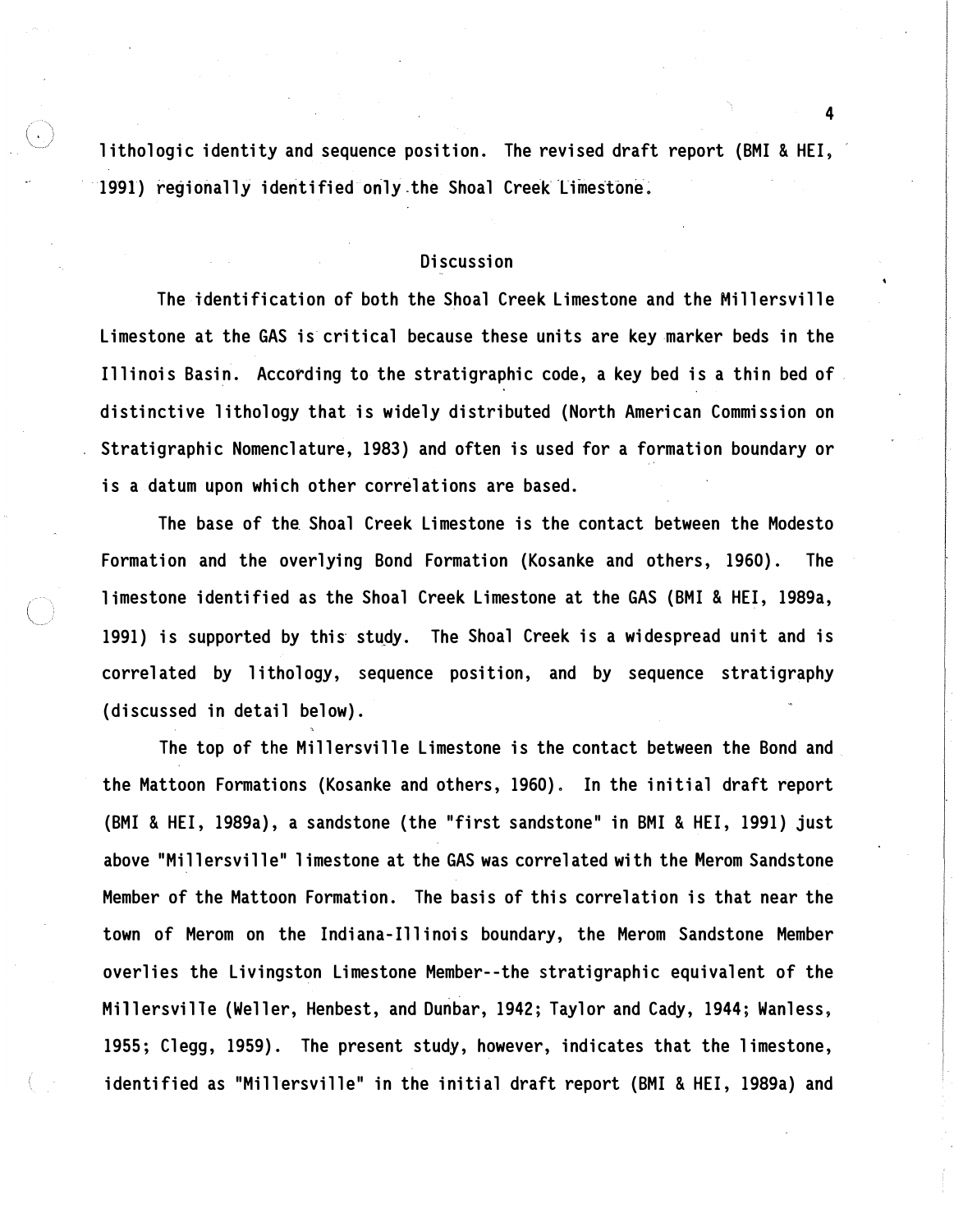as the "calcareous claystone/mudstone and/or limestone" in the revised draft report (BMI & HEI, 1991), is not equivalent to the Mill ersville Limestone. This conclusion is based on the following observations:

1) Middle and upper Pennsylvanian strata are characterized by cyclic sequences, or cyclothems. The position of certain units, relative to each other, within these sequences is consistent. When a coal, marine limestone, and an "underclay" claystone/mudstone are present within a single sequence, the ascending order of these units is "underclay", coal, and marine limestone. Units of marine origin succeed units of terrestrial origin. The "calcareous claystone/mudstone and/or limestone" ("Millersville" limestone of BMI & HEI, 1989a) underlies a coal (the "second coal" of BMI & HEI, 1991) in many of the boreholes at the GAS (G-01, G-06, G-07, G-08, G-11, G-14, G-15, G-18, G-20, G-22, G-41, G-107H). The position of the "calcareous claystone/mudstone and/or limestone" suggests that it is an "underclay" unit. According to Nance and Treworgy (1981) and Russel Peppers (personal communication, 1990), the actual M illersville (Livingston) Limestone overlies a coal, contrary to the sequence at the GAS.

2) The stratigraphic position of the "Millersville" limestone in the cyclothem and its physical characteristics at the GAS (nodular form, absence of fossils, micrite-domination, argillaceous content, and diffuse contacts) indicate that the unit is of a pedologic origin. Weller {1931) and Wanless (1939) referred to similar limestones as "fresh-water limestones." The Millersville Limestone in the northern part of the basin contains a diverse marine fossils (Worthen, 1875; Weller, Henbest, and Dunbar, 1942; Payne and Cady, 1944; Ostrom, 1956; Gilliam and Schram, 1975; Wanless, 1975) and has been interpreted as a phylloid algal bank deposit (Payne and Cady, 1944; Welch, 1975; Giffin, 1978) .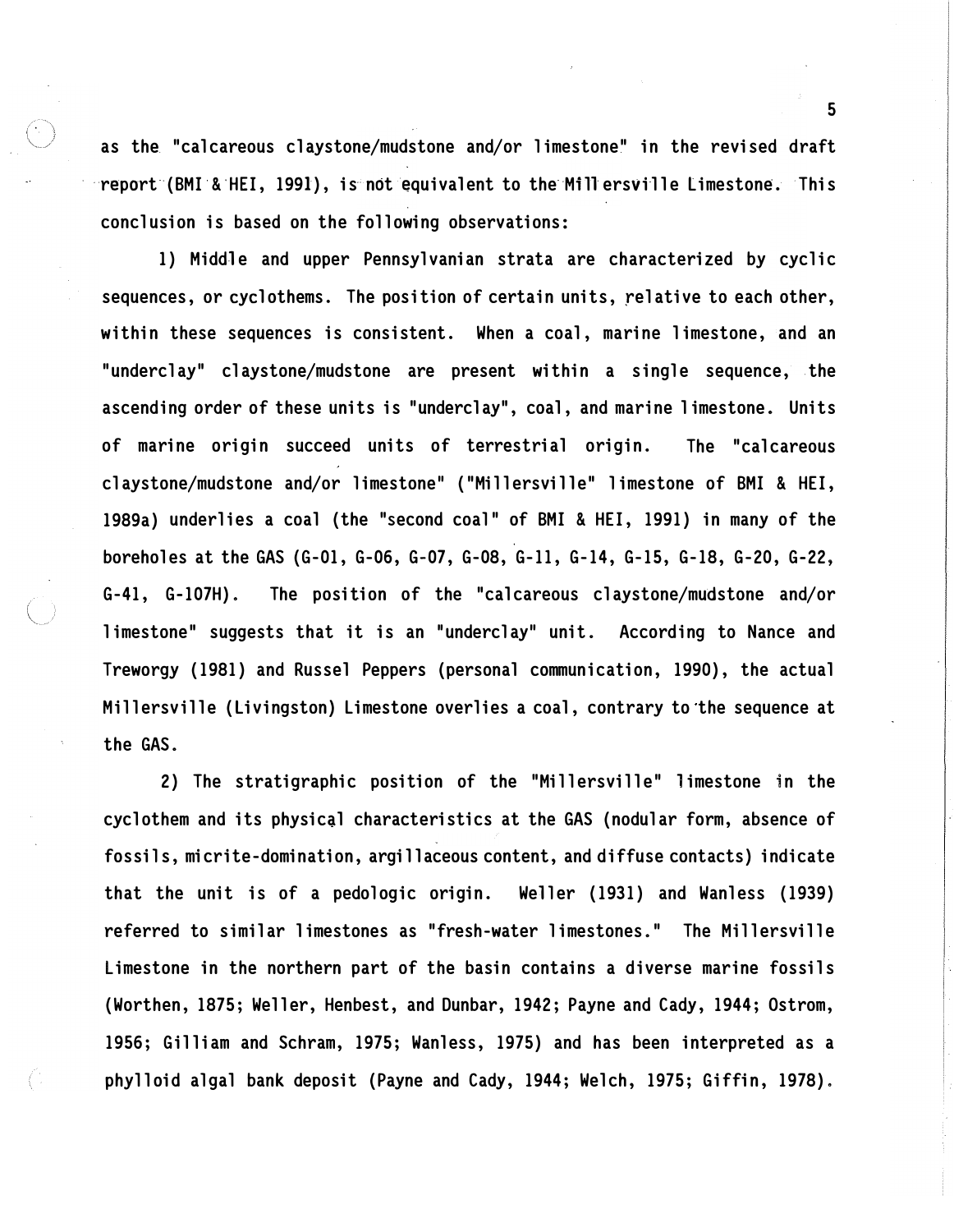Neither marine fossils nor phylloid algae were identified in the "Millersville" core samples at the GAS. Clearly, the "Millersville" limestone at the GAS and the Millersville Limestone Member of the Bond Formation in the northern part of the basin are different limestones that were deposited in different depositional environments and occur in different positions in the cyclothem.

3) Numerous reports have documented that the Millersville Limestone pinches out in the southern part of the basin. Taylor and Cady (1944) mapped the limestone only to Effingham County (7N-8N township boundary) and noted that it thinned to the south. DuBois (1951) mapped it only as far south as Effingham County. Lowenstam (1951) recognized scattered lenses of limestone in northern Clay County as questionable Millersville Limestone. Williams and Rolley (1955) mapped the subsurface strata of Jasper County and noted that the limestone pinched out southward. Potter (1956), in his subsurface study of Crawford County, only mapped it in the northern part. A north-south cross-section by Nance and Treworgy (1981) shows the Millersville Limestone pinching out in westcentral Effingham County.

A few reports suggested that the Millersville Limestone is present in Wayne County. DuBois and Siever (1955) included the Millersville Limestone on a generalized stratigraphic column of the Pennsylvanian strata in Wayne County, but neither discussed nor mentioned the limestone in their text. Sims, Payne, and Cady (1944) studied key Pennsylvanian beds in the subsurface of Wayne County and alluded to the Millersville Limestone, but did not definitely recognize it . The geologic map of Illinois (Willman and others, 1967) suggests that the Millersville Limestone is present in the southern part of basin. On the map, the boundary between the Bond and Mattoon Formations is a closed circle and is in the southern half of the basin; thus it appears that the limestone crops out south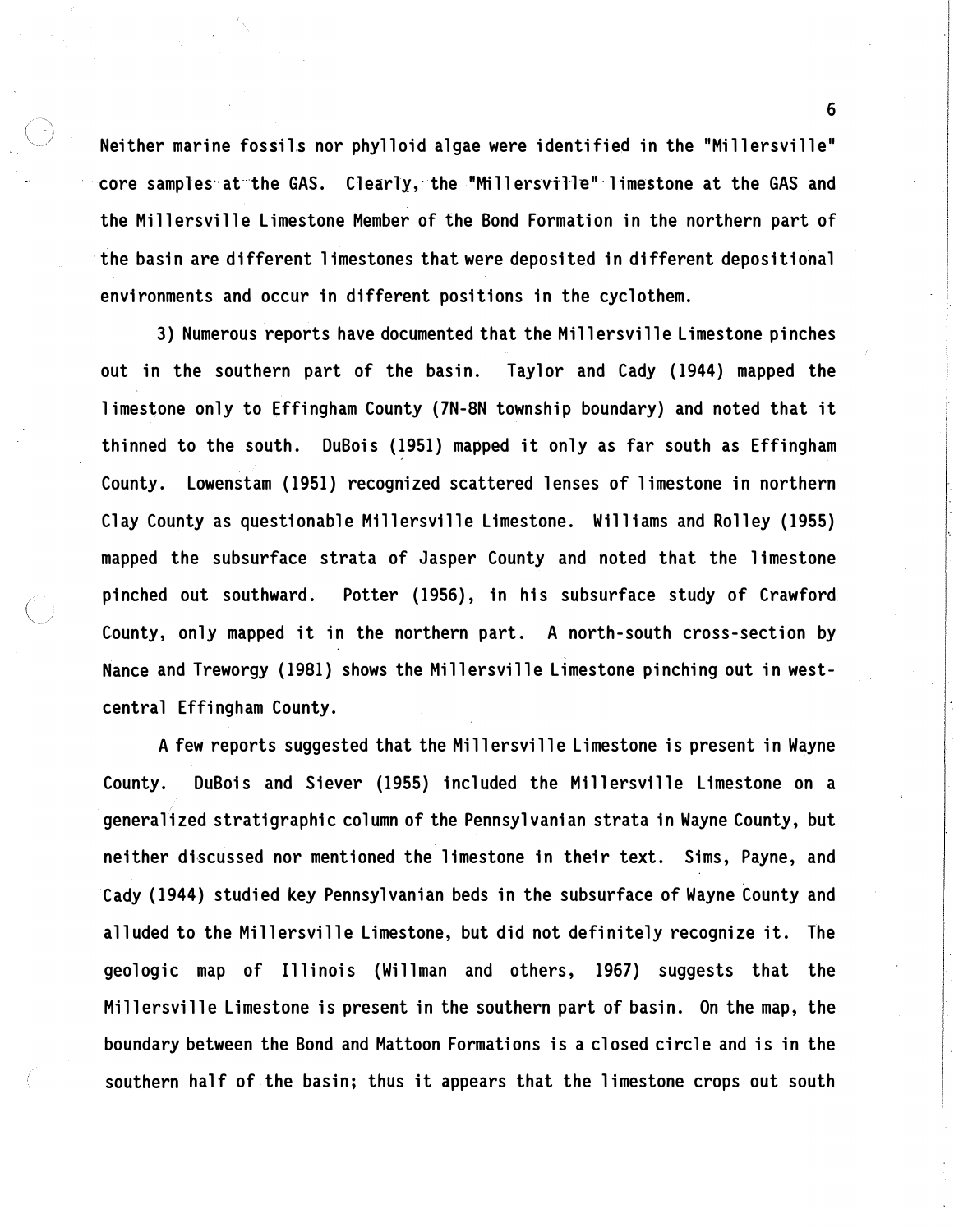of Wayne County and therefore could be present in the subsurface at the GAS. This portion of the map is unfortunately misleading and contradicts the aforementioned reports that concluded that the Millersville thinned southward. The location of the contact on the state map appears to be based on an undated isopach map of the Mattoon Formation by K. E. Clegg (see Figure P-16, Hopkins and Simon, 1975). Clegg apparently used some other, unknown lithologic unit to extrapolate a lower boundary for the Mattoon Formation.

Standard methods of lithostratigraphic correlation do not work for the bedrock strata at the GAS. The lateral continuity of the lithologic units cannot be continuously physically traced because the bedrock is largely covered by glacial deposits. The units cannot be correlated by lithologic identity alone because none of the units are unique. Sequence position cannot be used without the identification of key beds, such as the Millersville Limestone Member. However, correlation of the bedrock strata at the GAS is achievable through the application of sequence stratigraphy, or correlation by recognition of equivalent sequences.

#### SEQUENCE STRATIGRAPHY

Wanless (1956} introduced a stratigraphic classification of the Illinois Pennsylvanian System based on stratigraphic sequences. These sequences previously had been designated as cyclothems and consisted of terrestrial-marine sequences (Wanless and Weller, 1932). This classification, however, was rejected by Kosanke and others {1960) because of the difficulty in mapping basal sandstones and variations in the cyclothem sequence. They replaced cyclothemic formations with much thicker, key bed-bounded formations, such as the Bond Formation.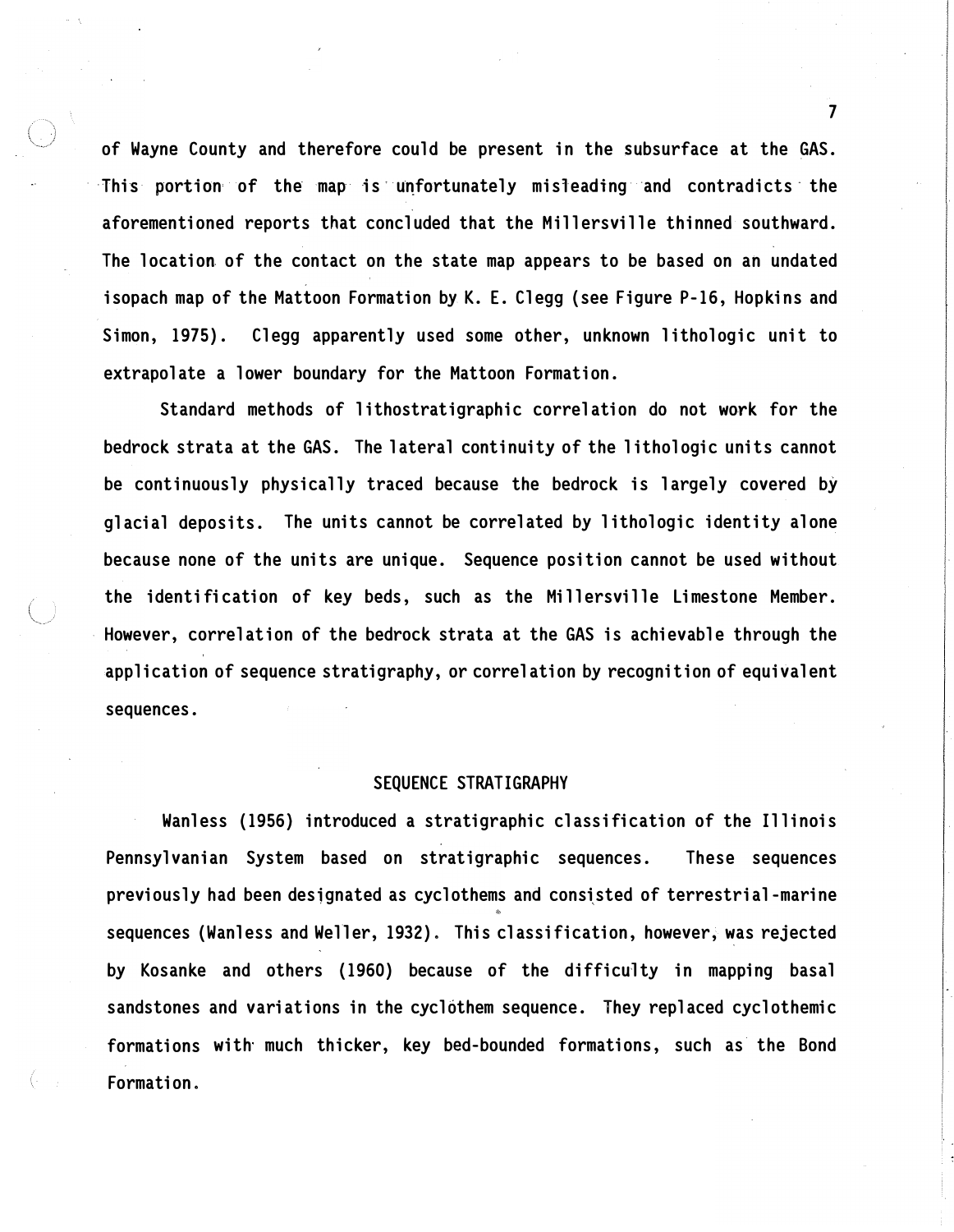Weibel (1988) and Weibel and others (1989) showed that modified cyclothems are mappable lithostratigraphic units and are useful for correlation. The cyclothem was modified by placing the base of the cyclothem at the top of the coal or at the bottom of the lowest marine unit, resulting in a marineterrestrial sequence. This greatly simplified boundary recognition because the terrestrial to marine transition is in a relatively thin portion of the sequence and is characteristically marked by-abrupt lithologic change. In addition, coal and marine units are identifiable at the surface and on many geophysical logs.

A similar modified cyclothem is applicable for correlation of the cyclic upper Pennsylvanian strata at the GAS. The reports of Weibel (1988) and Weibel and others (1989) were based on both outcrop and subsurface data. This study, however, is almost entirely based upon subsurface data and lacks the data of outcrop study. The base of the modified cyclothem for this study is placed at the top of the coal or at the bottom of the lowest, regionally widespread marine unit. The modified cyclothem, therefore, consists of an ascending sequence of marine, transitional marine to terrestrial, and terrestrial strata. Transitional terrestrial to marine strata locally may be present at the top of the cyclothem.

## SEQUENCES AT THE GEFF ALTERNATE SITE

Nine cyclothems are differentiated within the approximately 600 ft of bedrock strata at the GAS. Cyclothem nomenclature consists of an uppercase letter indicating formation(s)  $(B = Bond, M = Mattoon, and BM = Bond-Mattoon$ undifferentiated) and a number, indicating position within the formation  $(1 =$ lowest).

Rocks below cyclothem Bl (from 576.8 to 582. 3 ft in depth in borehole G-01 and 587.3 to 602.5 ft in depth in borehole G-08) were not studied in detail.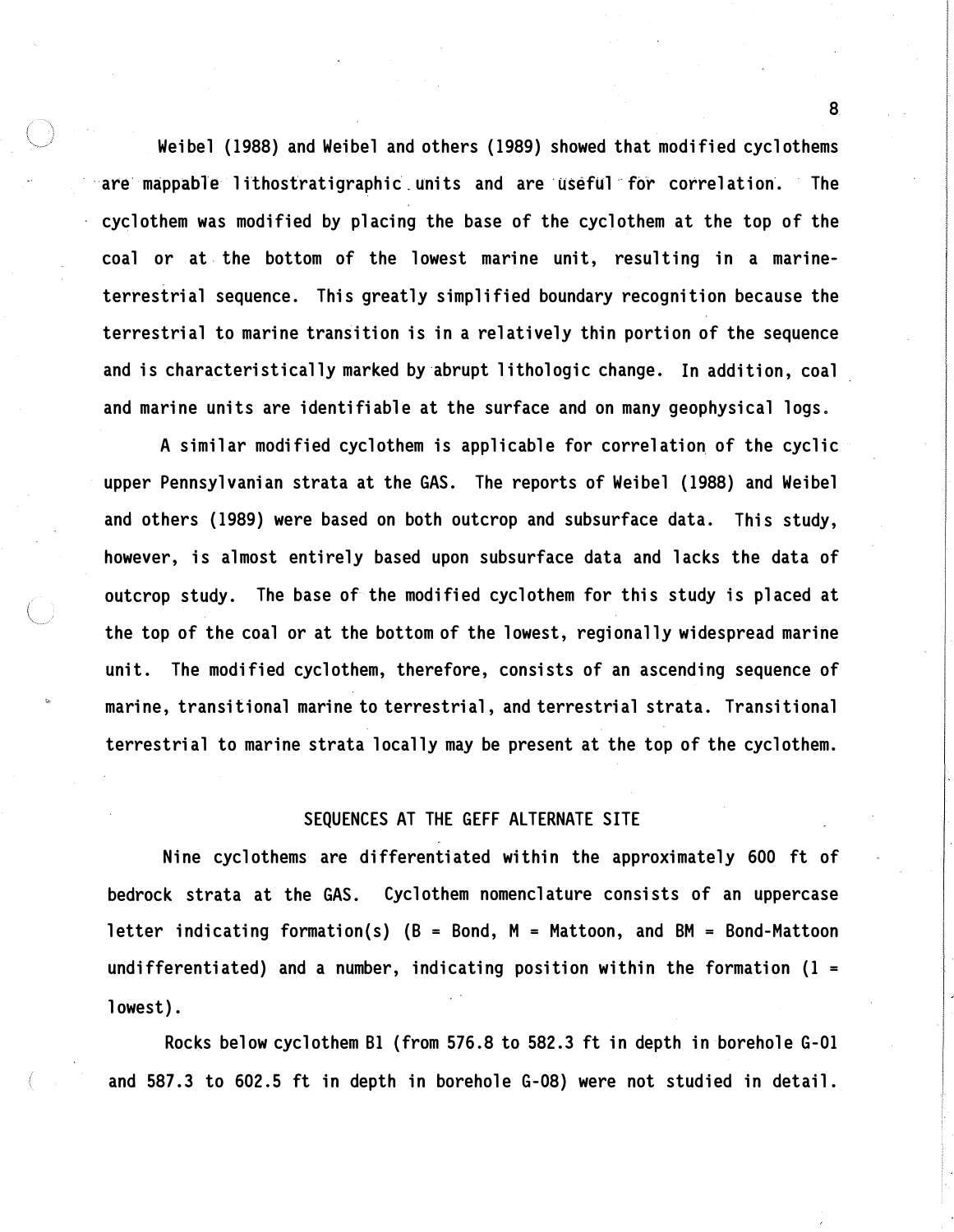These strata are the upper part of a cyclothem and consist of the terrestrial portion overlain by a thick transitional terrestrial to marine portion (Figure 2).

### Cyclothem Bl

Cyclothem Bl is 58.2 ft thick in borehole G-01 (from 518. 6 to 576.8 ft in depth) and 60.6 ft in borehole G-08 (from 526.7 to 587.3 ft in depth). In ascending order, the cyclothem consists of black shale, limestone, gray shale, interbedded shale, siltstone and sandstone, mudstone, and coal (Figure 2). The marine portion of the cyclothem consists of the black shale and the limestone. The black shale has the fissility (sheet-like) characteristic of Pennsylvanian black shales in the Illinois Basin that often overlay coals (Wanless and Weller, 1932). Generally, these shales range from being sparsely to abundantly fossiliferous and contain a restricted marine fossil fauna. Macroscopic study indicates that the rock is a phylloid algal limestone. The overlying gray shale and the interbedded shale, siltstone, and shale are the transitional marine to terrestrial portion. The lower part of the gray shale is calcareous and contains marine fossil fragments and a thin limestone interbed. The upper part of the shale is noncalcareous and lacks fossils, indicating the change in deposition from wholly marine to coastal/deltaic environments. The terrestrial portion consists of a mudstone and a coal at the top of the cyclothem.

# Cyclothem B2

Cyclothem B2 consists of a thin sequence of dark gray shale, claystone, and coal, in ascending order (Figure 2). The cyclothem is only 9.6 ft thick (from 509.0 to 518.6 ft in depth) in borehole G-01 and only 9.9 ft thick (516.8 to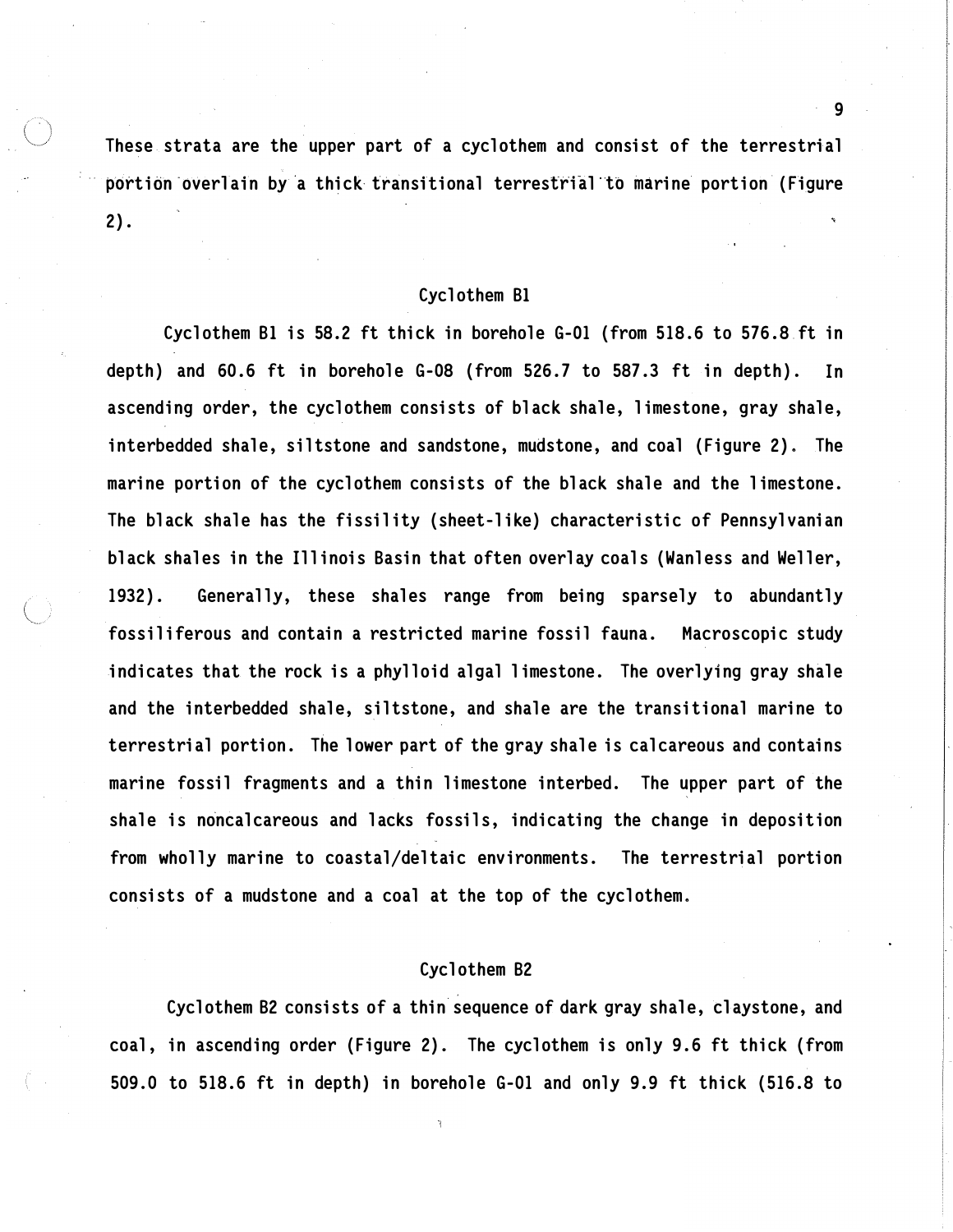526.7 ft in depth) in borehole G-08. The basal marine portion of this cyclothem is less than one foot thick and ranges from dark gray to black shale. The rest of the gray shale is the transitional marine to terrestrial portion and the claystone and coal at the top are the terrestrial portion.

# Cyclothem B3

�yclothem B3 is 50.1 ft thick in borehole G-01 (from 458.9 to 509.0 ft in depth) and 54.5 ft thick in borehole G-08 (from 462.3 to 516.8 ft in depth). It consists of a basal dark gray shale, a thick elastic interval consisting of siltstone, sandstone, and shale, and is overlain by mudstone and coal at the top (Figure 2). The base of the dark gray shale contains the thin  $( $1$  ft),$ fossiliferous, marine portion of the cyclothem. The thick elastic interval is the transitional marine to terrestrial portion and the mudstone and coal are the terrestrial portion.

### Cyclothem B4

Cyclothem B4 is 36.7 ft thick in borehole G-01 (from 422.2 to 458. 9 ft in depth) and 34.3 ft thick in borehole G-08 (from 428.0 to 462.3 ft in depth). It consists of an ascending sequence of very dark gray, fossiliferous shale, gray shale, claystone, and coal at the top (Figure 3). The basal, very dark gray shale is the marine portion; the gray shale is the transitional marine to terrestrial portion; and the claystone and coal are the terrestrial portion.

# Cyclothem BMl

Cyclothem BMl is 80.0 ft thick in borehole G-01 (from 342.2 to 422.2 ft in depth) and 80.2 ft thick in borehole G-08 (from 347.8 to 428.0 ft in depth) and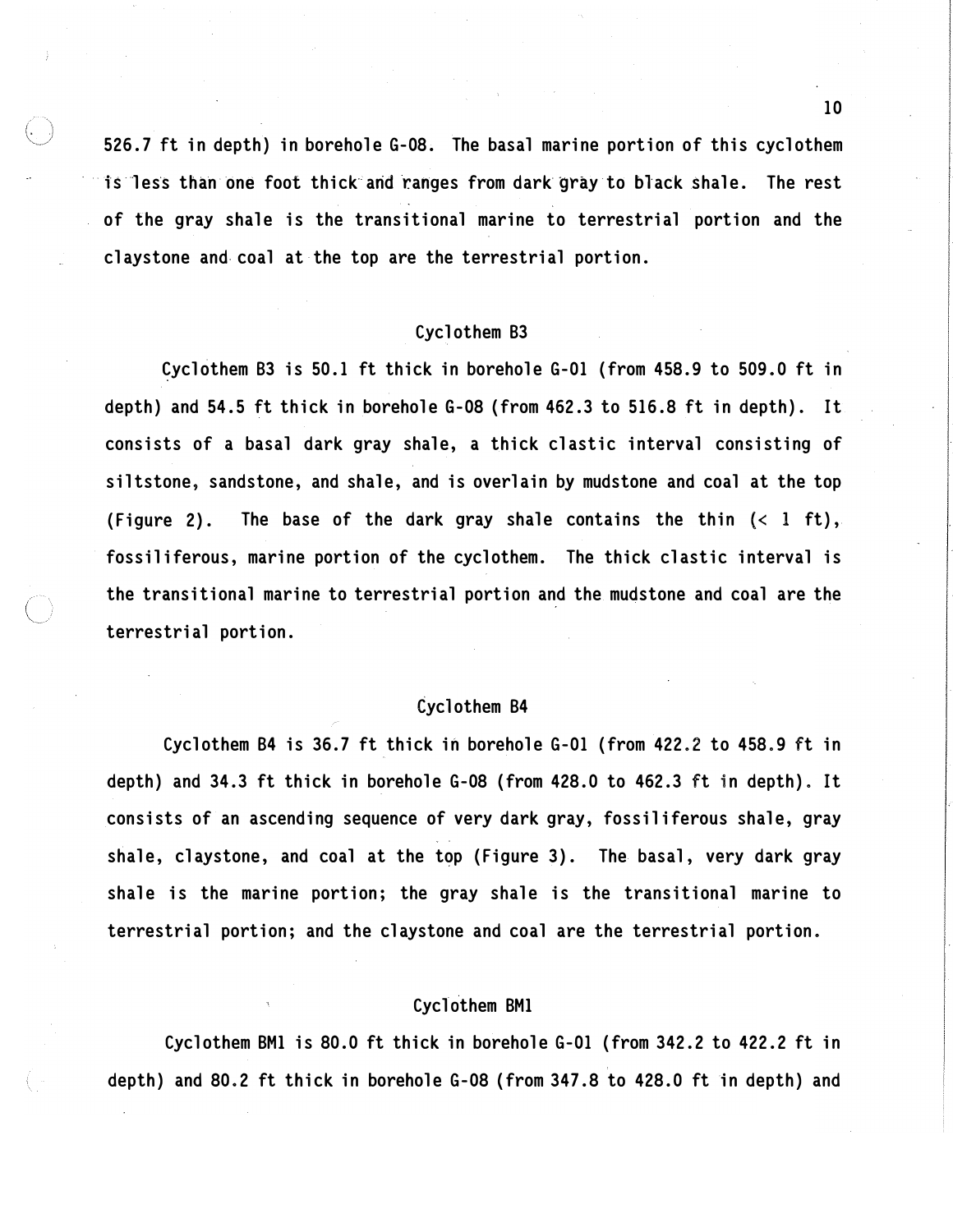is composed of many units {Figure 3). The basal marine portion consists of a thin black shale and the overlying thin, calcareous mudstone. The succeeding gray shale, interbedded shale and siltstone, shale, sandstone, and shale are the transitional marine to terrestrial portion of the cyclothem. The uppermost units, a claystone, a lower coal, a shale, interbedded shale and siltstone, a shale, and an upper coal, comprise the terrestrial portion.

### Cyclothem Ml

The lowest cyclothem of the Mattoon Formation at the GAS is cyclothem Ml. It is 105.6 ft thick in borehole G-01 (from 236.6 to 342.2 ft in depth) and is 93.3 ft thick in borehole G-08 (from 254.5 to 347.8 ft in depth). In addition, the cyclothem was partially penetrated in borehole G-07 (from 233.1 to 243.4 ft in depth) and borehole G-11 (from 274.6 to 283.4 ft in depth). In this cyclothem, the basal marine portion consists of thin, fossiliferous 1 imestone and shale (Figure 4). The succeeding transitional marine to terrestrial portion is relatively thick and consists of an ascending sequence of dark gray shale, shale, interbedded siltstone and sandstone, claystone, and interbedded black and dark gray shale. The mudstone and coal at the top of the cyclothem are the terrestrial portion of the cyclothem.

#### Cyclothem M2

Cyclothem M2 is 46.9 ft thick in borehole G-01 (from 189.7 to 236.6 ft in depth), 44.4 ft thick in borehole G-07 (from 188.7 to 233.1 ft in depth), 53.0 ft thick in borehole G-08 (from 201.5 to 254.5 ft in depth}, and 47.6 ft thick in borehole G-11 (from 227.0 to 274.6 ft in depth). The average thickness is 48.0 ft. The cyclothem was partially penetrated in boreholes G-06, G-14, G-15,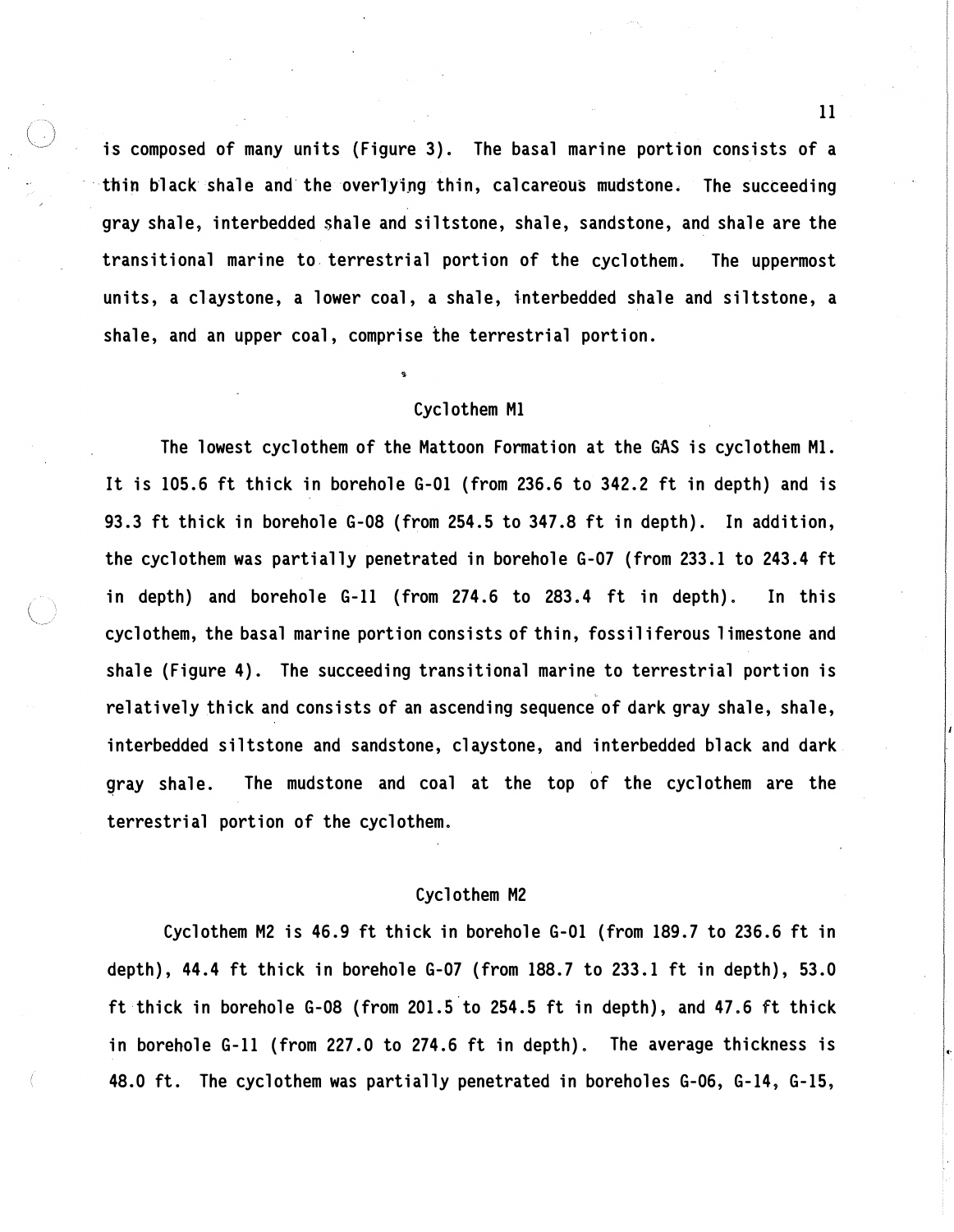G-18, G-20, G-22, G-41, G-106H, and G-107H. The marine portion of this cyclothem is only recognized in borehole G-08 where it consists of a thin, fossiliferous black shale. The basal unit in boreholes G-01, G-07, and G-11 consists of a gray to dark gray shale. The succeeding beds in all four boreholes are the transitional marine to terrestrial portion. This portion (Figure 4) consists of interbedded and alternating shale, siltstone, and sandstone beds, including the "second sandstone" of BMI & HEI (1991). The terrestrial portion is interbedded limestone and calcareous shale with coal at the top (equivalent to the "calcareous claystone/mudstone and/or limestone" and the "second coal" of the BMI & HEI, 1991).

## Cyclothem M3

Cyclothem M3 (Figure 5) is the thickest cyclothem in the GAS study area and was completely penetrated in thirteen boreholes at the GAS (Table l). The cyclothem ranges in thickness from  $128.5$  ft to  $154.9$  ft; the average is  $141.9$  ft. The cyclothem was partially penetrated in boreholes G-03, G-10, G-12, G-13, G-16, G-17, G-19, G-�l, G-23, G-42, G-43, G-44, G-lOlG, G-102G, G-103G, G-108G, G-llOG, G-lllG, G-112G, G-113E, G-114E, G-115G, G-116G, G-126G, G-127G, G-128G, G-129G, G-130G, G-131G, and Geff-1. The marine portion (equal to the "calcareous claystone/mudstone" of BMI & HEI, 1991) is present only in boreholes G-01, G-07, G-15, G-18, and G-107H; in boreholes G-15, G-18, and G-107H, it consists of black shale overlain by calcareous dark gray shale; in boreholes G-01 and G-07, it consists only of black shale. A thin gray shale is the basal unit of the transitional marine to terrestrial portion in boreholes G-11, G-18, and G-107H. In the other GAS boreholes, the marine strata probably were eroded prior to deposition of the thick sandstone unit at the base of cyclothem M3, which often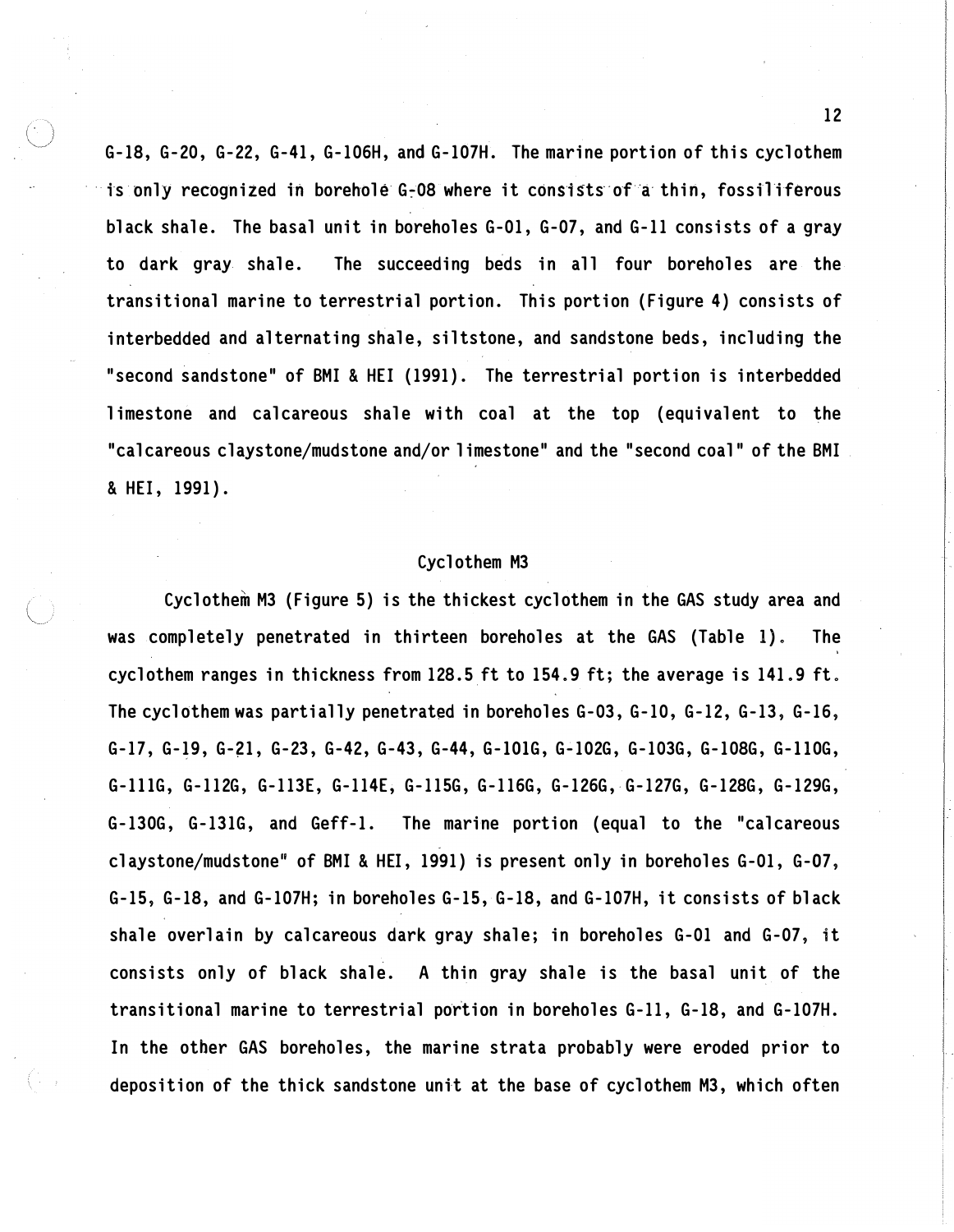includes a basal conglomeratic sandstone ("basal conglomerate" and "first sandstone" of BMI & HEI, 1991). The thick sandstone and the overlying siltstone and shale/mudstone/claystone (lower part of the\_"lower claystone and mudstone unit" of BMI & HEI, 1991) occur in all boreholes and also are part of the transitional marine to terrestrial portion. The terrestrial portion consists of the claystone and coal at the top (the lower part of the "lower claystone and mudstone unit" and "first coal") of BMI & HEI, 1991).

# Cyclothem M4

The thickness of cyclothem M4, the uppermost cyclothem at the GAS, ranges from 0.6 ft in borehole G-01 to 102.0 ft in borehole G-101G (Table 2). Only the lower portion of the cyclothem is present at the GAS (Figure 6). The upper portion of this cyclothem has been truncated by post-Pennsylvanian erosion. The marine portion is the basal, fossiliferous mudstone which contains thin, discontinuous limestone beds at the GAS (equals the "calcareous claystone and mudstone and/or limestone" of BMI & HEI, 1991). The overlying claystone/mudstone (the "upper claystone and mudstone unit" of BMI & HEI� 1991) is in the transitional marine to terrestrial portion (Figure 6). The entire terrestrial portion is absent.

#### CORRELATIONS

Two regional cross-sections (Plates 1, 2) were developed for this study (Figure 7). The north-south (Coles County to Wayne County) cross-section (Plate 1) was constructed to determine the boundary between the Mattoon and Bond Formations. The City of Charleston well (hereafter referred to as the Charleston core) was selected as the northernmost data point because it is a continuous core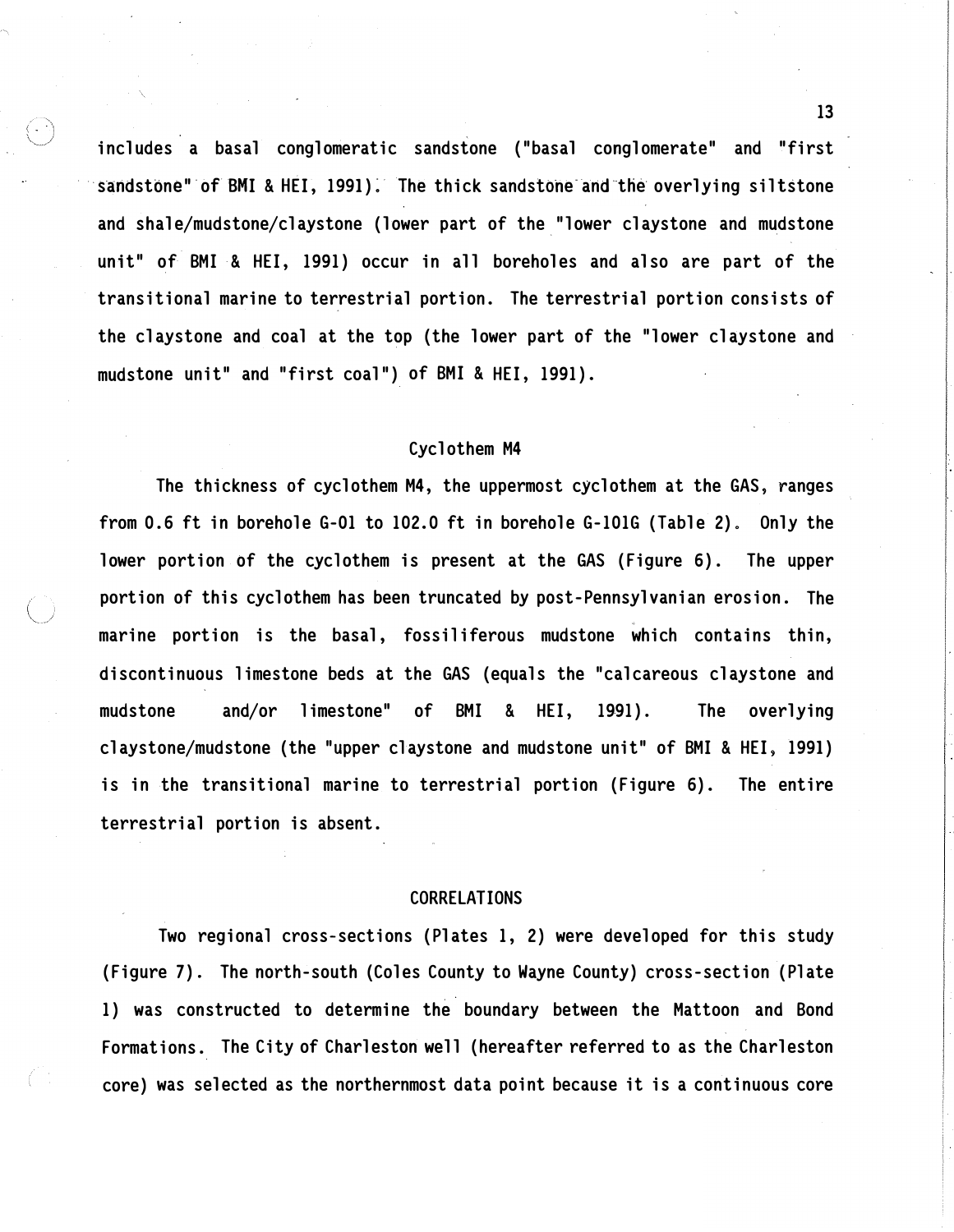consisting of strata from below the Shoal Creek Limestone to above the Millersville Limestone. A condensed version of this cross-section is shown in Figure 8. The southwest-northeast (Jefferson County to Wayne County) crosssection (Plate 2) was constructed to determine the relationship of coals in the upper part of borehole G-08 to coals in a core (Phillips No. 1) drilled near the outcrops of the Opdyke and Belle Rive Coals in Jefferson County. The sequences described above are correlated on these cross sections. Each sequence is not necessarily differentiated on each geophysical log used because of either local geologic conditions or differences in log resolution. In some cases, these correlations were extrapolated over these wells. Biostratigraphic correlations of selected coal beds (Figure 8) are based on palynology (Russel Peppers, personal communication, 1990).

# Cyclothems Bl and B2

Cyclothems Bl and B2 at the GAS are equivalent to the strata from 700 to 738 ft in depth in the Charleston core in Coles County (Plate 1, Figure 8).

Cyclothem Bl is equivalent to the upper part of the Shoal Creek cyclothem of Wanless (1931) and the lower part of the Sorento cyclothem of Simon (1946). The marine portion of the cyclothem consists of an unnamed black shale and the Shoal Creek Limestone (Figure 2). Ball (1952) reported pelecypods, fish fragments, and conodonts from outcrops of this shale in the Carlinville Quadrangle, Macoupin County. The Shoal Creek Limestone is one of the most widespread Pennsylvanian limestones in the basin (Wanless, 1955). This limestone contains abundant marine invertebrate fossils (Ball, 1952). The contact between the black shale and the Shoal Creek Limestone is the datum on the cross-sections (Plates 1, 2).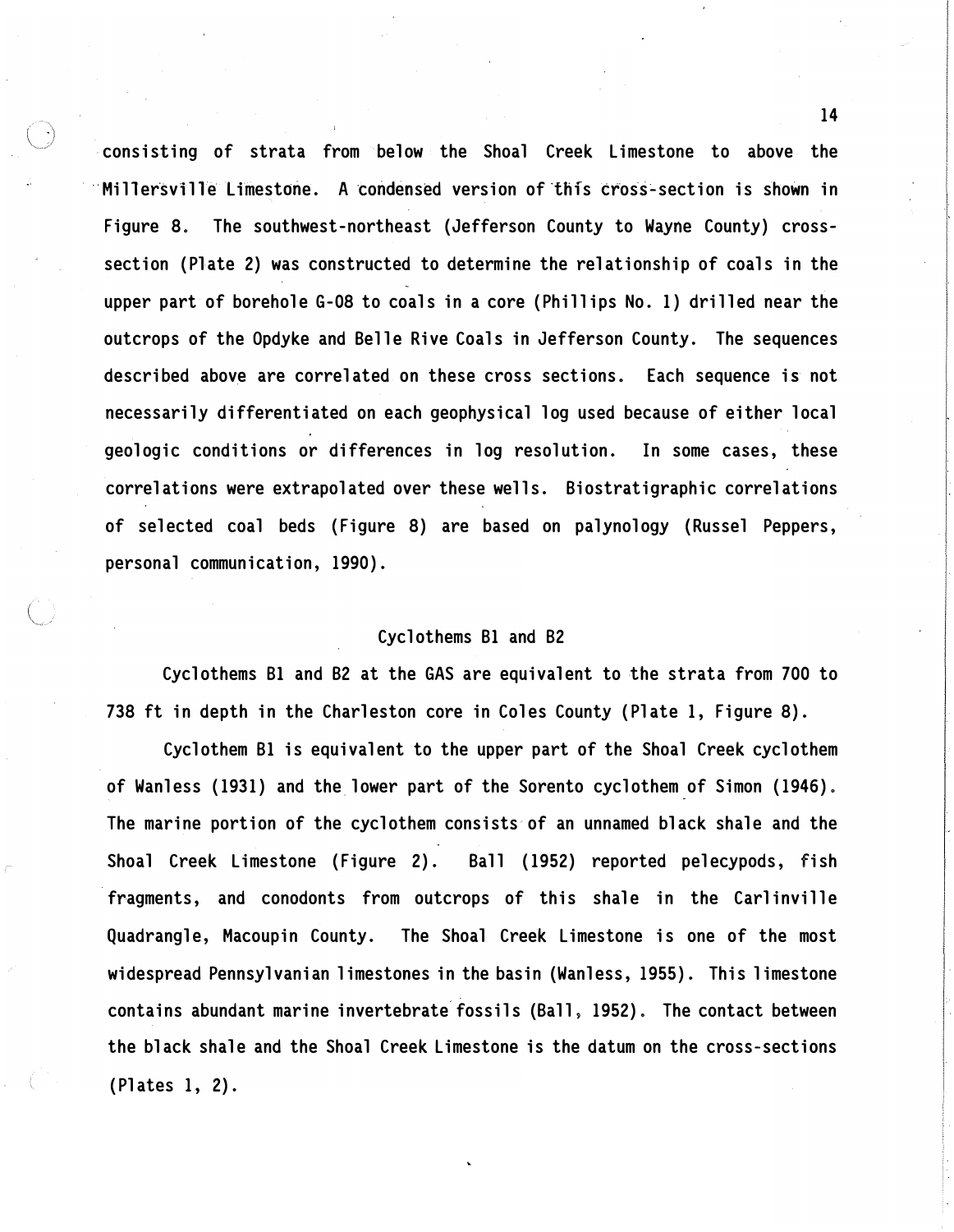BMI & HEI (1989a, 1991) identified the Mt. Carmel Sandstone as the sandstone within cyclothem Bl, which occurs at depths of 528.3 to 535.0 ft in borehole G-01 and from 535.3 to 550. 0 ft in borehole G-08 (Figure 2), respectively. This study supports this correlation. The coal at the top of cyclothem B1 is tentatively correlated with an unnamed coal below the Sorento Limestone, which crops out to the northwest in Bond County (Simon, 1946).

The basal marine portion of cyclothem B2 is black shale and is tentatively correlated to the black shale beneath the Sorento Limestone (and above the previously mentioned unnamed coal) in Bond County. Based on palynologic biostratigraphy, the coal at the top of cyclothem B2 is tentatively correlated with the Flannigan Coal (Figures, ), which crops out in Hamilton County. Hopkins and Simon (1975) and Nance and Treworgy (1981) correlated the Flannigan with the Flat Creek Coal of Bond County.

# Cyclothem B3

Cyclothem B3 correlates in the Charleston core with the strata from 662 to 700 ft in depth (Plate 1, Figure 8). The basal marine portion, a black shale, correlates with the black shale that underlies the Reel Limestone in Wabash County. Palynology of this coal at the top of this cyclothem supports the correlation of the sequence (Figure 8). The Reel Limestone is not present in borehole G-08. The preliminary correlation of the Reel in the initial draft report (BMI & HEI, 1989a) was incorrect; however, this correlation is not in the revised draft report (BMI & HEI, 1991).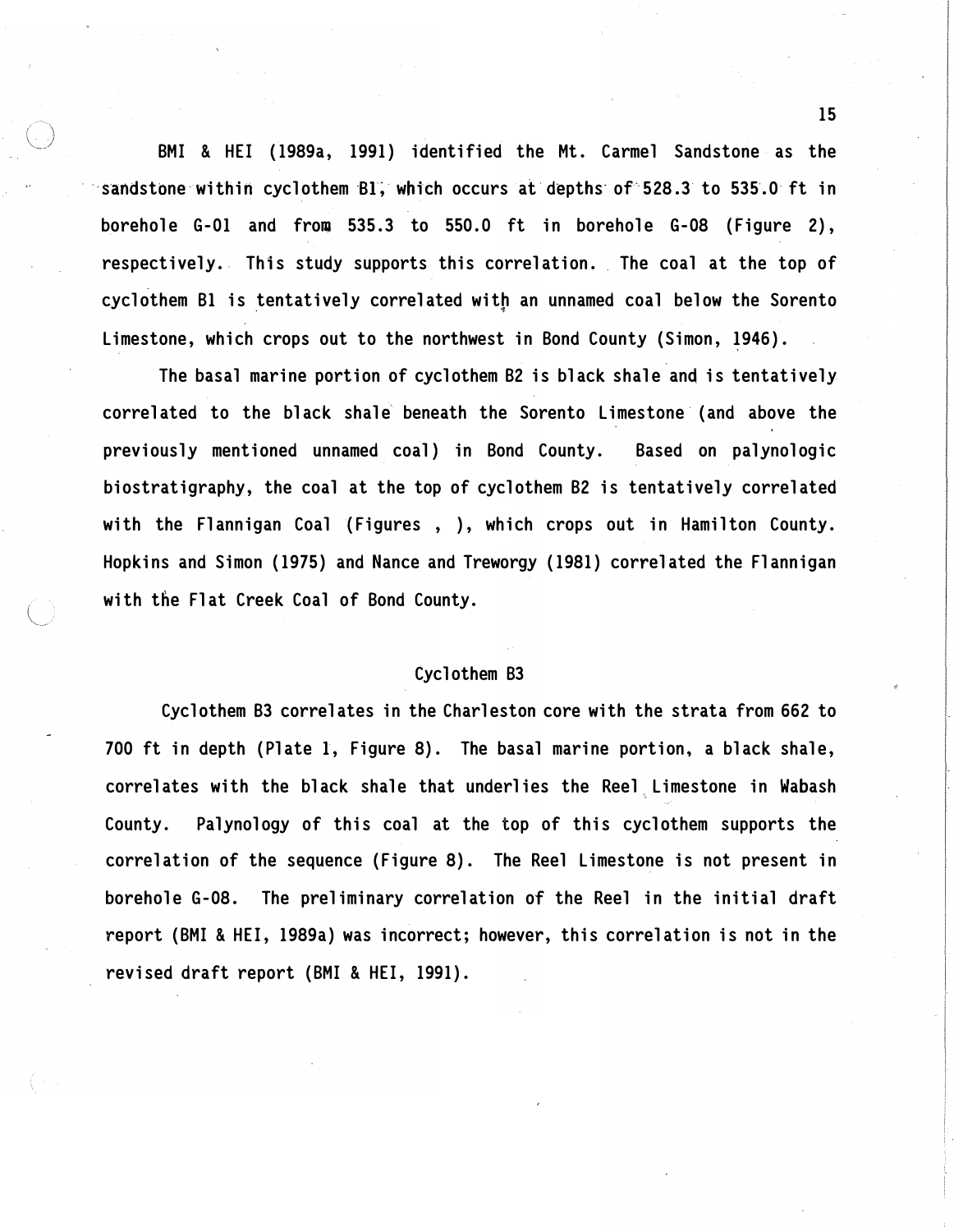### Cyclothem 84

Cyclothem B4 correlates with the strata in the Charleston core from 562 to 662 ft in depth (Plate 1, Figure 8). The coal at the top of the cyclothem may be equivalent to the Friendsville Coal, but this has not been verified by palynology. Nance and Treworgy (1981) correlated the Friendsville with the Bristol Hill Coal and suggested that the coal is stratigraphically just below the Millersville Limestone. Russel Peppers (personal communication, 1990), on the basis of palynology studies, suggests that the Friendsville underlies a limestone equivalent to the Millersville.

# Cyclothem BMl

Cyclothem BMl is equivalent to the strata in the Charleston core from 516 to 562 ft in depth (Plate 1, Figure 8). This correlation also is based upon palynological study of the coal at the top of �he cyclothem (equivalent to the Cohn Coal in Clark County). The contact between the Bond and Mattoon Formations is the top of the Millersville Limestone (Kosanke and others, 1960) which is within cyclothem BMl in the Charleston core at a depth of 528 ft. This contact is traceable southward to the southern edge of Jasper County (Plate 1). Farther south, the Millersville Limestone is not recognizable on geophysical logs and the Bond-Mattoon Formation contact cannot be traced.

A calcareous mudstone, at a depth of 416.3 to 417. 4 ft in borehole G-01 and a depth of 423. 9 to 425. 9 ft in borehole G-08, is a possible, partial stratigraphic equivalent of the Millersville Limestone. The mudstone may be equivalent to only the lower half of the Millersville Limestone, but more study and additional data are required to support this tenuous correlation. Differentiation of the formation boundary still may not be possible even if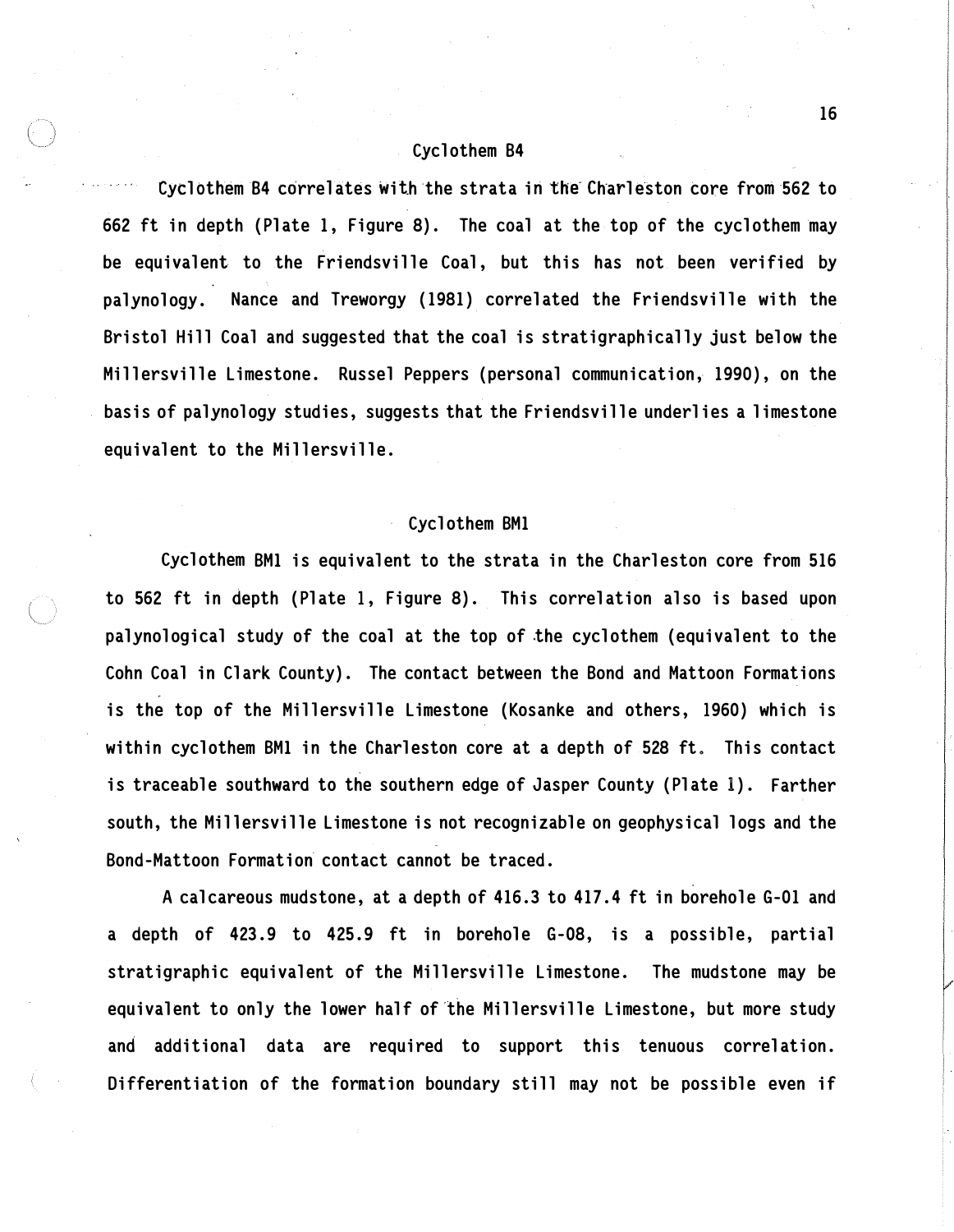future study substantiates this correlation, because the boundary is at the top of the limestone.

The bottom of the stratum overlying the Millersville limestone, a greenish gray, calcareous mudstone/claystone in the Charleston core, also represents the contact between the Bond and Mattoon Formations. This unit could be used as the lower boundary of the Mattoon Formation, if it were recognizable beyond the extent of the Millersville Limestone. Since it is not a unique lithologic unit and is not readily recognizable on geophysical logs, this mudstone/claystone is not usable as a substitute boundary bed with the available subsurface data.

In this study, the Merom Sandstone Member is tentatively correlated with the sandstone and interbedded sandstone and shale at 354. 3 to 368. 4 ft in depth in borehole G-01 and at 368.0 to 374.4 ft in depth in borehole G-08 (Figure 3). The correlation depends upon the tenuous, partial correlation of the Millersville Limestone with the calcareous mudstone at the GAS (see cyclothem BMl correlations above). In addition, the Merom Sandstone at its type locality overlies the Millersville Limestone, but at the GAS, the possible Merom equivalent is separated from the possible Millersville Limestone equivalent by about 50 ft of strata. The palynology of the coal at the top of the sequence was used to correlate the boundary between cyclothems BMl and Ml (Figure 8).

# Cyclothems Ml and M2

Cyclothems Ml and M2 at the GAS are equivalent to the strata in the Charleston core from 484 to 516 ft in depth {Plate 1, Figure 8). Correlation of these two cyclothems separately is not possible at this time. The palynology of the coal in the middle of this interval in the Charleston core indicates that it is equivalent to either the Belle Rive Coal or the Opdyke Coal, both of which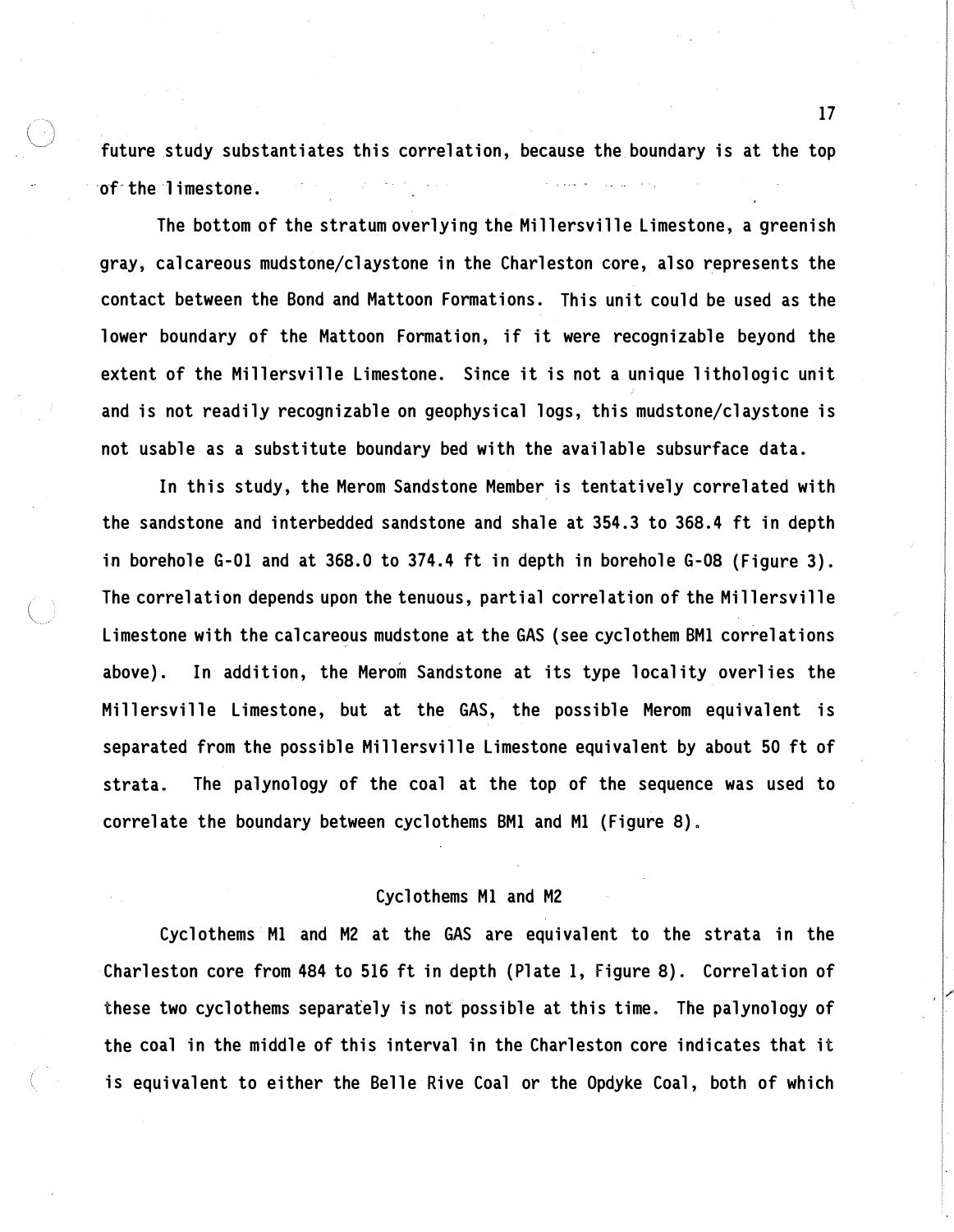crop. out in Jefferson County, southwest of Wayne County. The palynology of the coal at the top of cyclothem M1 at the GAS, however, is different from either the Opdyke or the Bell Rive, suggesting that the coal at the GAS may be slightly younger or older than either coal. This is supported in part by the southwestnortheast cross-section (Plate 2) that indicates that coal at the top of cyclothem Ml is at a stratigraphic position close to either the Belle Rive or the Opdyke.

The interbedded limestone and calcareous shale near the top of cyclothem M2 is the "underclay" limestone under the coal (at the top of the cyclothem), and is equivalent to strata just below 484 ft in the Charleston core. The coal at the top of this cyclothem is probably equivalent, based on palynology (Figure 8), to the Shelbyville Coal in Shelby County. The Shelbyville is not present in the Charleston core.

# Cyclothems M3 and M4

Cyclothems M3 and M4, along with the Omega cyclothem (see discussion below), are equivalent to the strata in the Charleston core from 303 to 484 ft in depth (Plate 1, Figure 8). These cyclothems cannot be differentiated in the Charleston core. The thick sandstone at or near the base of cyclothem M3 at the GAS ("first sandstone" of BMI & HEI, 1991) was initially correlated with the Merom Sandstone (BMI & HEI, 1989a), but is not in the revised draft report. This study indicates that the Merom tentatively correlates with the elastic unit in the middle of cyclothem BM1. The Merom Sandstone is not present in the Charleston core. The coal at the top of cyclothem M3 has not been identified.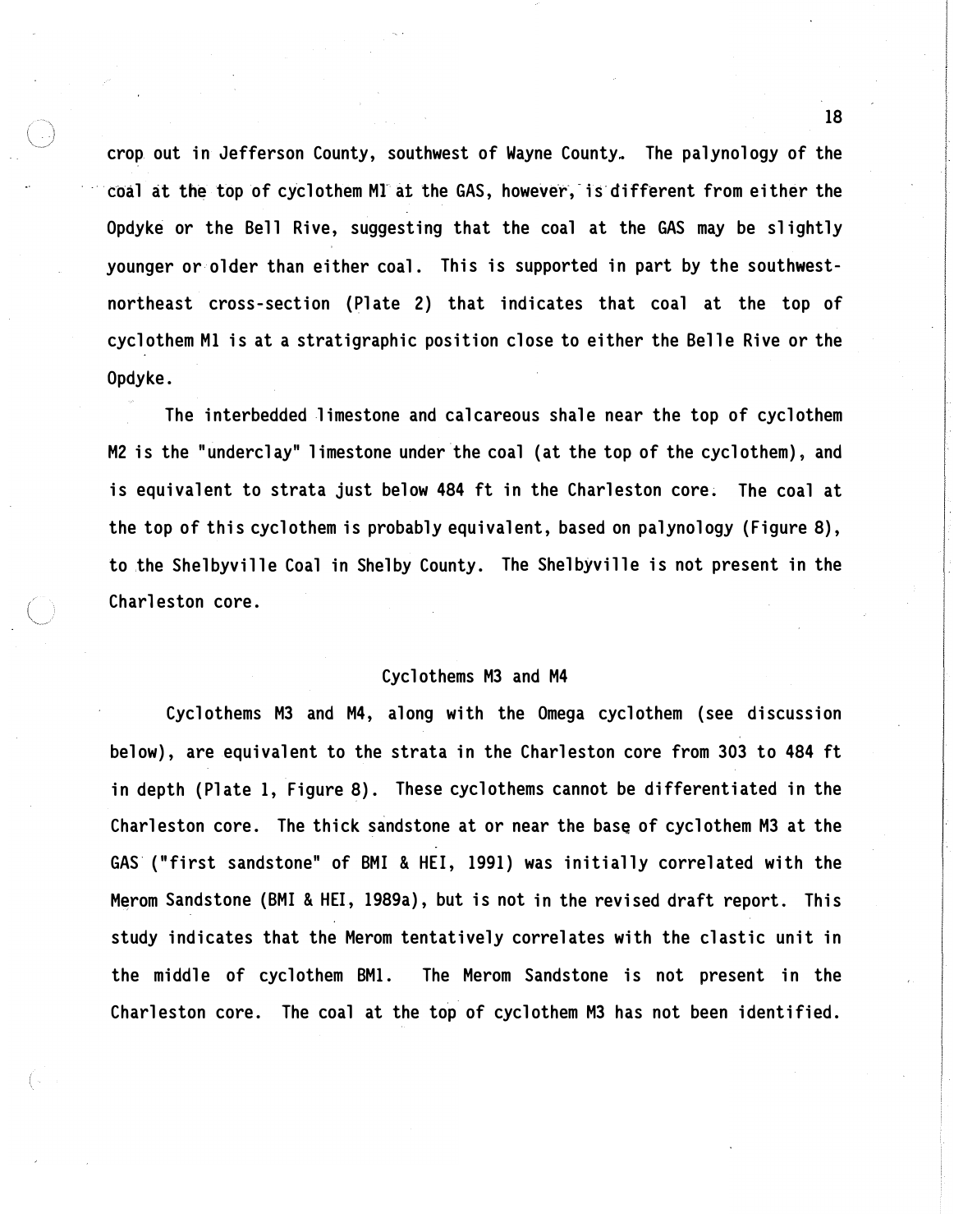#### **DISCUSSION**

The youngest bedrock strata at the GAS cannot be correlated with strata in the Charleston core because the boundary between cyclothems M3 and M4 has not been recognized in the Charleston core. However, the Omega cyclothem of Weibel (1988) and Weibel and others (1989), although not present at the GAS, is projected to overlie cyclothem M4. A limestone, exposed in an abandoned quarry just north of Fairfield (N 1/2, SW 1/4, SW 1/4, section 30, T.l S., R. 8 E.) and east of the GAS, overlies a coal that has been palynologically correlated with the Calhoun Coal in Richland County (Russel Peppers, personal communication, 1990). The Calhoun is overlain by the Bonpas Limestone, which is probably age equivalent to the Omega Limestone (Weller, Henbest, and Dunbar, 1942; Weibel and others, 1989). The vertical distance between the Omega Limestone equivalent at the Fairfield quarry and the underlying Shoal Creek Limestone (using the structure map of DuBois and Siever, 1955) is approximately equivalent to the vertical distance between the Shoal Creek Limestone and a level just above the top of bedrock at borehole G-08. This correlation is supported by extrapolations on the north-south cross-section (Plate 1), which indicate the stratigraphic position of the Omega Limestone, the basal unit of the cyclothem, is above the top of bedrock at the GAS. Strata above the Omega cyclothem have been differentiated into cyclothems by Weibel (1988) and Weibel and others (1989), and, although not directly relevant to this study, they are identified on the north-south cross section (Plate 1).

The boundary between the Bond and Mattoon Formations cannot be differentiated at the GAS because the top of the Millersville Limestone Member is not recognizable. The strata, however, are differentiated into Bond Formation, undifferentiated Bond-Mattoon Formation, and Mattoon Formation (BMI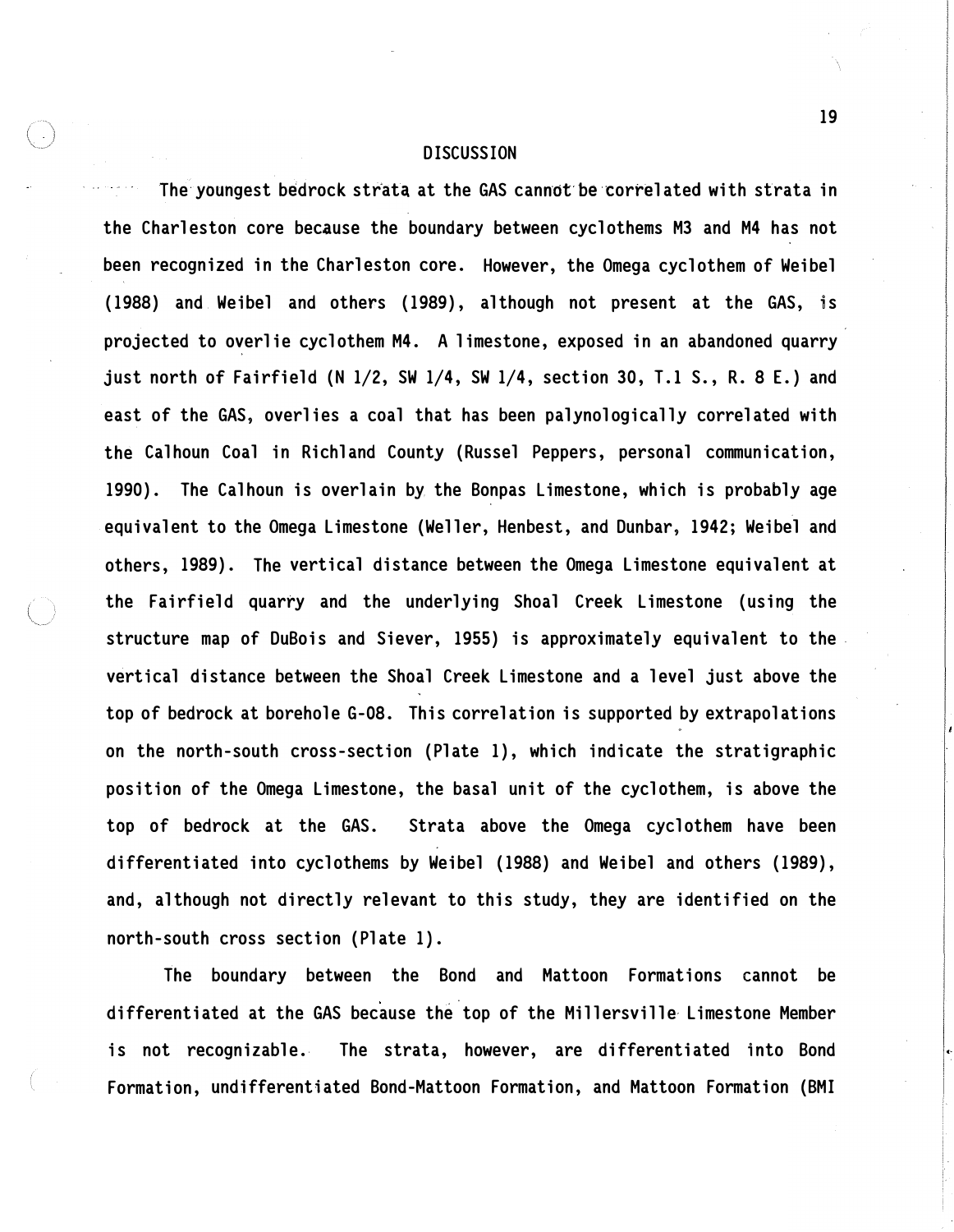& HEI, 1991). The top of the Bond Formation is at 422.2 ft in depth in borehole G-01 and at 428.0 ft in depth in borehole G-08. The bottom of the Mattoon Formation is at 342.2 ft in depth in borehole G-01 and at 347. 8 ft in depth in borehole G-08. The strata between the top of the Bond Formation and the bottom of the Mattoon Formation comprise the undifferentiated Bond-Mattoon Formation and consists of cyclothem BMl. The basal, marine strata of cyclothem BMl at the GAS are equivalent to the black shale underlying the Millersville Limestone in the Charleston core and probably are within the Bond Formation. The uppermost strata of cyclothem BMl, the terrestrial portion, probably are within the Mattoon Formation.

# CONCLUSIONS

The stratigraphic conclusions of this study resulted from the interaction of contractor geologists and the Illinois State Geological Survey. A ready and willing exchange of information among all geologists involved on the project was an important factor in the resolution of the bedrock stratigraphy at the GAS. The results of this study are:

- 1) The relationship between upper Pennsylvanian strata at the GAS and strata in the northern part of the Illinois Basin is determined by the application of sequence stratigraphy and is supported by the palynology of selected coals. Nine sequences are differentiated at the GAS; each sequence is composed of marine strata overlain by terrestrial strata.
- 2) The correlations of the Shoal Creek Limestone and the Mt. Carmel Sandstone in the reports (BMI & HEI, 1989a, 1991) are supported by this study. The preliminary correlations of the Flannigan Coal, Reel Limestone, and Millersville Limestone Members of the Bond Formation and the Merom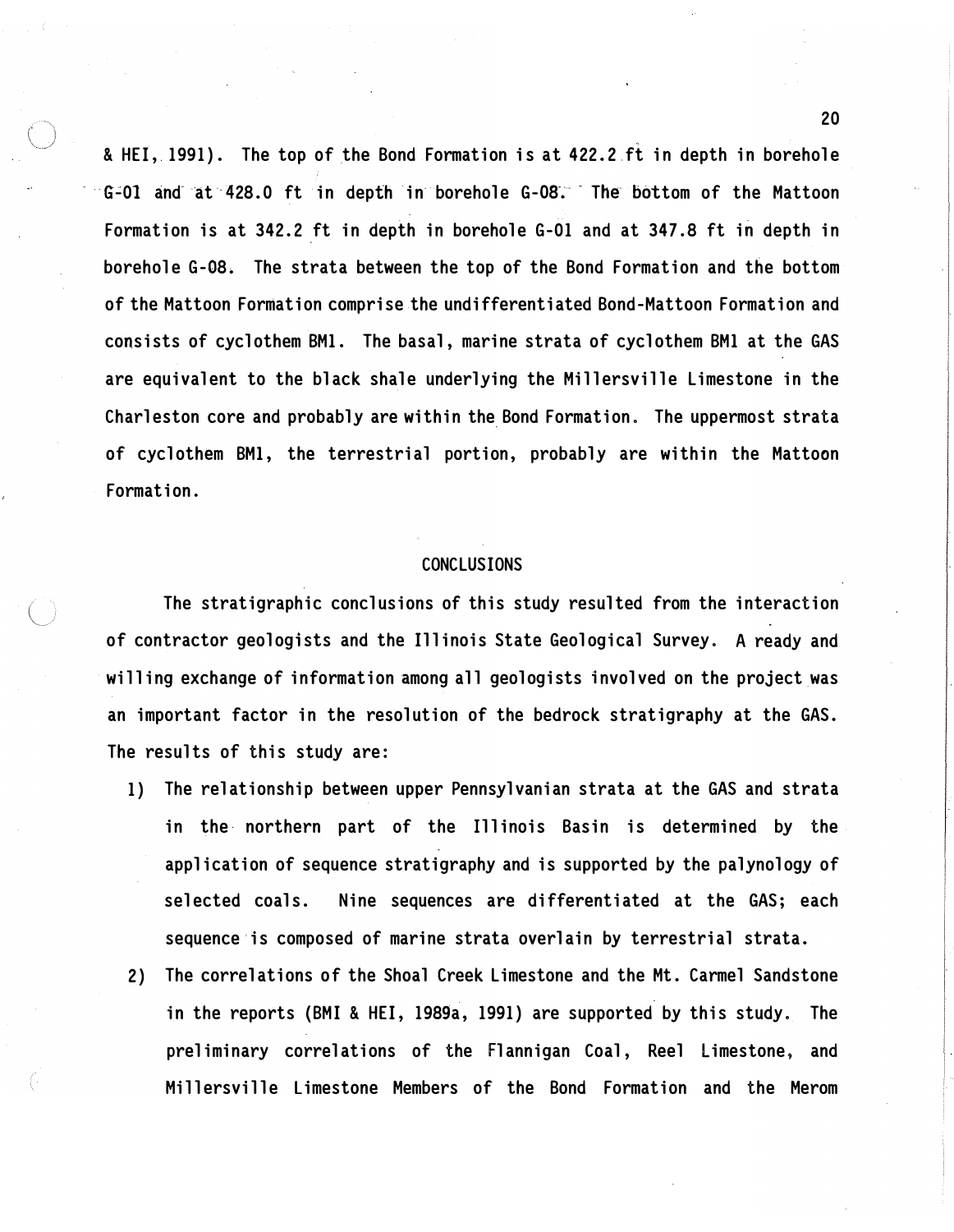Sandstone and Opdyke Coal Members of the Mattoon Formation (BMI & HEI, 1989a) are not in the revised draft report (BMI & HEI, 1991). This study substantiates correlations that are in the latter report. The Flannigan Coal Member of the Bond Formation and the Cohn Coal and Shelbyville Coal Members of the Mattoon Formation have stratigraphic equivalents at the GAS. The Merom Sandstone and the lower part of the Millersville Limestone are tentatively correlated with lithologic units at the GAS.

3) The boundary between the Bond and Mattoon Formations cannot be differentiated because the top of the Millersville Limestone Member is not recognizable at the GAS. The strata are differentiated into Bond Formation, undifferentiated Bond-Mattoon Formation, and Mattoon Formation.

#### BIBLIOGRAPHY

- Ball, J. R., I952, Geology and mineral resources of the Carlinville Quadrangle: Illinois State Geological Survey Bulletin, no. 77, 110 p.
- Battelle Memori�l Institute and Hanson Engineering Inc., 1989a, Draft Alternative Site Investigation Studies; Geff Alternative Site, Wayne County, Illinois, Volume II, Geological and Geotechnical Investigations: Illinois Department of Nuclear Safety, Springfield, IL.
- Battelle Memorial Institute and Hanson Engineering Inc., I989b, Geology/Hydrology/Geotechnical data for the Geff Alternative Site: Illinois Department of Nuclear Safety, Springfield, IL.
- Battelle Memorial Institute and Hanson Engineering Inc., I99I, Draft Alternative Site Investigation Studies; Geff Alternative Site, Wayne County, Illinois, Volume II, Geological and Geotechnical Investigations: Illinois Department of Nuclear Safety, Springfield, IL.
- Berg, R. C., Curry, B. B., Griffin, R. A., and Leighton, M. W., 1989, Technical Procedure I.I-Sampling of core by Illinois State Geological Survey: unpublished manuscript, 8 p.
- Berg, R. C., Weibel, and Tierney, M. R., I990, Technical Procedure I.7- Palynological analysis of organic rocks by Illinois State Geological Survey: unpublished manuscript, II p.

2I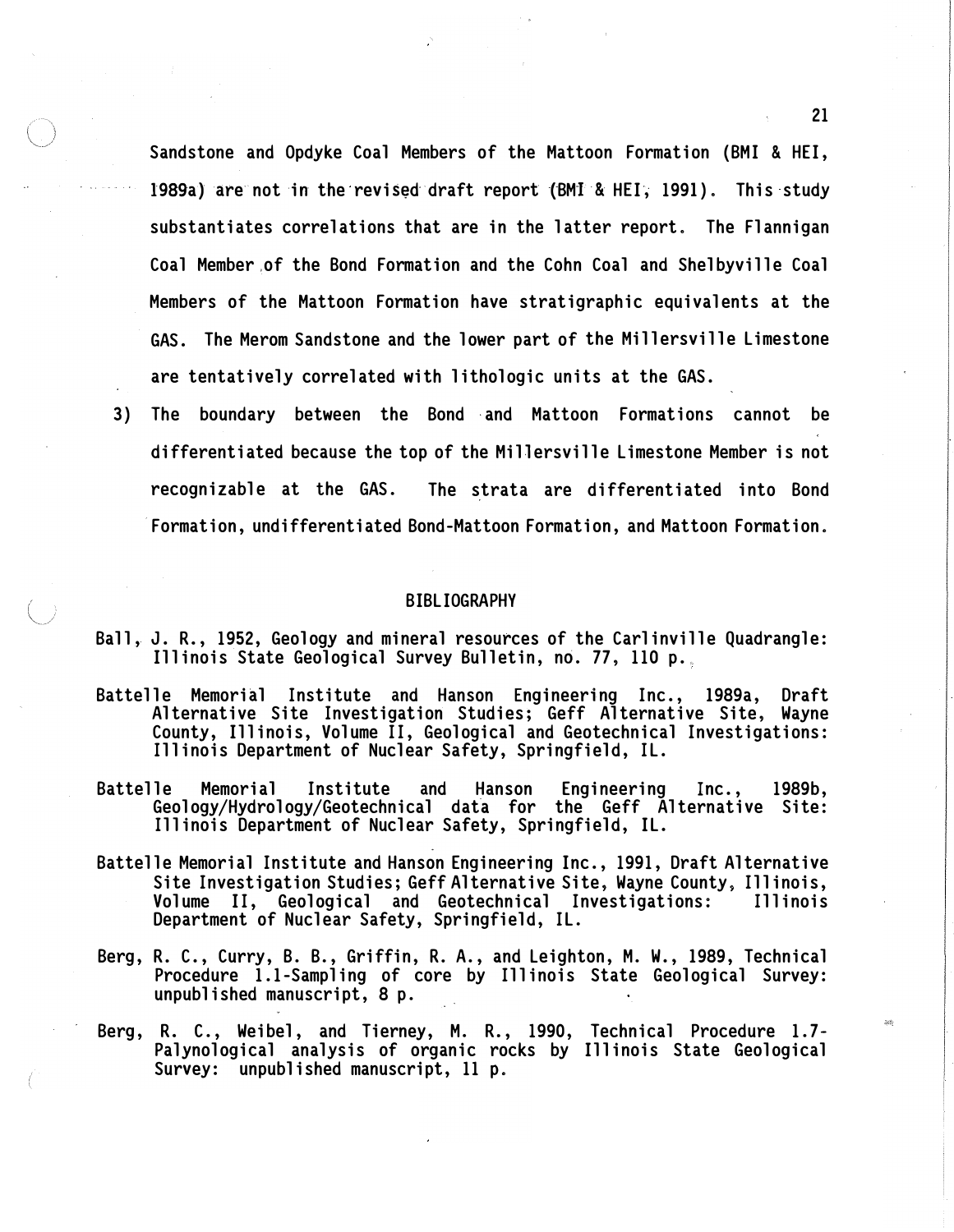- Clegg,. K. E., 1959, Subsurface geology and coal resources of the Pennsylvanian System in Douglas, Coles, and Cumberland Counties, Illinois: Illinois State Geological Survey Circular, no. 271, 16 p.  $\overline{ }$
- DuBois, E. P., 1951, Geology and coal resources of a part of the Pennsylvanian System in Shelby, Moultrie, and portions of Effingham and Fayette Counties: Illinois State Geological Survey Report of Investigations, no. 156, 32 p.
- . DuBois, E. P., and Siever, R., 1955, Structure of the Shoal Creek Limestone and Herrin (No. 6) Coal in Wayne County, Illinois: Illinois State Geological Survey Report of Investigations, no. 182, 7 p.
- Giffin, J. W., 1978, Stratigraphy and petrography of the Livingston Limestone Member, Bond Formation (Missourian, Pennsylvanian), of East-Central Illinois and Western Indiana: unpublished M. A. thesis, Indiana University, 191 p.
- Gilliam, J. M., and Schram, F. R., 1975, The fauna and paleoecology of a Pennsylvanian shale: Illinois Academy of Science Transactions, v. 68, p. 136-143.
- Hopkins, M. E., and Simon, J. A., 1975, Pennsylvanian System, in Willman, H. B., and others, Handbook of Illinois Stratigraphy: Illinois State Geological Survey Bulletin, no. 95, 163-201.
- Jacobson, R. J., Trask, C. B., Ault, C. H., Carr, D. D., Gray, H. H., Hasenmeuller, W. A., Williams, D., and Williamson, A. D., 1985, Unifying nomenclature in the Pennsylvanian System of the Illinois Basin: Transactions of the Illinois Academy of Science, vol. 78, nos. 1-2, p. 1- 11.
- Kosanke, R. M., Simon, J. A., Wanless, H. R., and Willman, H. B., 1960, Classification of the Pennsylvanian strata of Illinois: Illinois State Geological Survey Report of Investigations, no. 214, p. 84.
- Krumbein, W. C., and Sloss, L. L., 1963, Stratigraphy and Sedimentation, 2nd edition, W. H. Freeman and Co., San Francisco, CA, 660 p.
- Lowenstam, H. A., 1951, Subsurface geology of Clay County, <u>in</u> Subsurface geology and coal resources of the Pennsylvanian System in certain counties of the Illinois State Geological Survey Report of Investigations, no. 148, p. 27-50.
- Nance, R. B., and Treworgy, C. G., 1981, Strippable Coal Resources of Illinois; Part 8-Central and southeastern counties: Illinois State Geological Survey Circular, no. 515, 32 p.
- North American Commission on Stratigraphic Nomenclature, 1983, North American Stratigraphic Code: American Association of Petroleum Geologists Bulletin, v. 67, p. 841-875.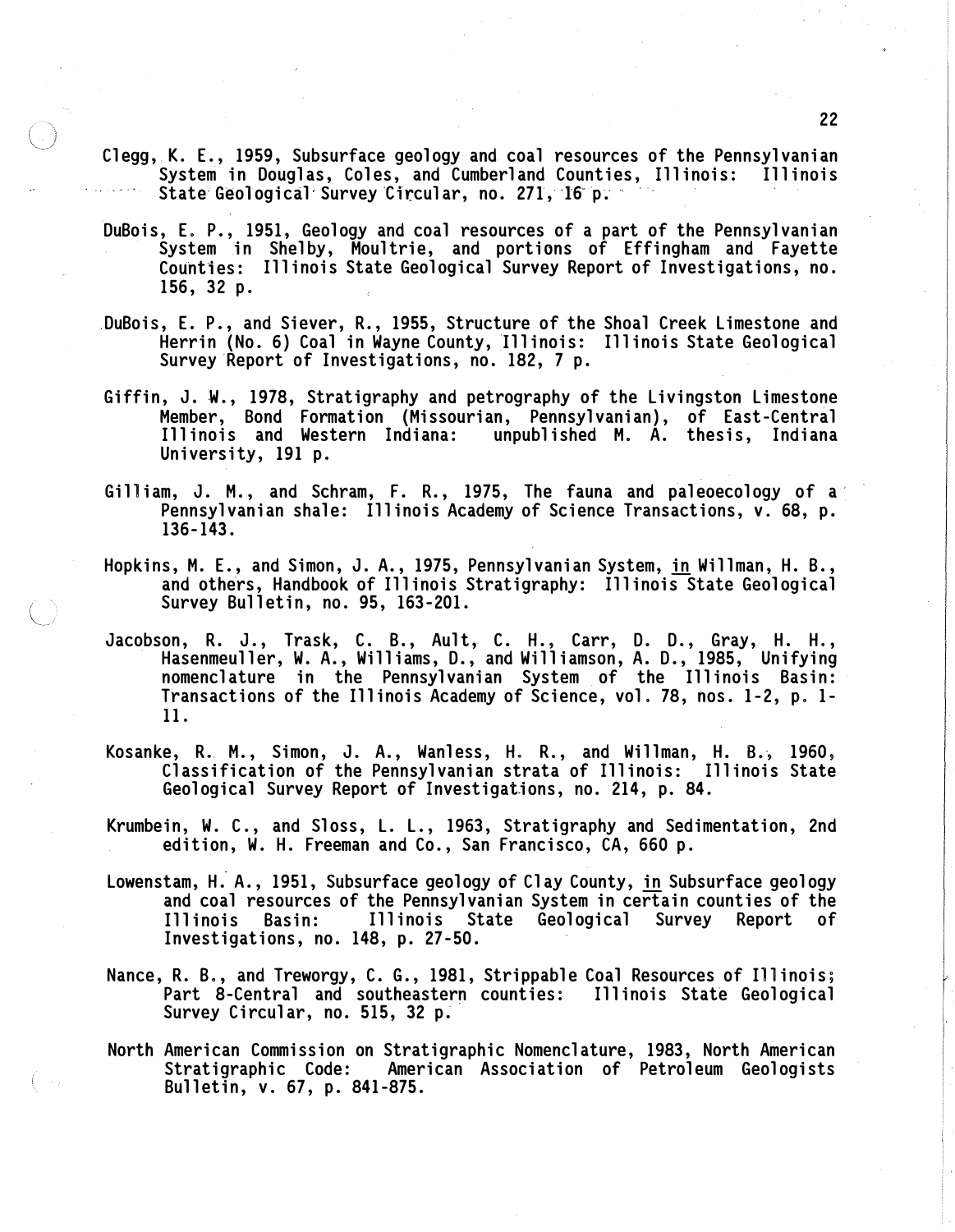- Ostrom, M. E., 1956 [published 1957], Biocalcarenites in some upper . Pennsylvanian limestones in Illinois: Illinois Academy of Science Transactions, V. 49, p. 137-142.
- Payne, J. N., and Cady, G. H., 1944, Structure of Herrin (No. 6) Coal bed in Christian and Montgomery Counties and adjacent parts of Fayette, Macon, Sangamon, and Shelby Counties: Illinois State Geological Survey Circular, no. 105, 57 p.
- Potter, P. E., 1956, Subsurface geology and coal resources of the Pennsylvanian System in Crawford and Lawrence Counties, Illinois: Illinois State Geological Survey Report of Investigations, no. 193, 17 p.
- Simon, J. A., 1946, Correlation studies of upper Pennsylvanian rocks in southwest-central Illinois: unpublished M. S. thesis, University of Illinois, Urbana-Champaign, 3 p.
- Sims, P. K., Payne, J. N., and Cady, G. H., 1944, Pennsylvanian key beds of Wayne County and the structure of the "Shoal Creek" Limestone and Herrin (No. 6) Coal bed: Illinois State Geological Survey Report of Investigations, no. 93, p. 27-32.
- Taylor, E. F., and Cady, G. H., 1944, Structure of the Millersville Limestone in the north part of the Illinois Basin: Illinois State Geological Survey Report of Investigations, no. 93, p. 9-21.
- Wanless, H. R. 1931, Pennsylvanian cycles in western Illinois: Illinois State Geological Survey Bulletin, no. 60, p. 179-193.
- Wanless, H. R. 1939, Pennsylvanian correlations in the Eastern Interior and Appalachian coal fields: GSA Special Paper, no. 17, 130 p.
- Wanless, H. R. 1955, Pennsylvanian rocks of Eastern Interior Basin: American Association of Petroleum Geologists Bulletin, v. 39, p. 1753-1820.
- Wanless, H. R. 1956, Classification of the Pennsylvanian rocks of Illinois as of 1956: Illinois State Geological Survey Circular, no. 217, 14 p.
- Wanless, H. R., 1975, Illinois Basin Region, <u>in</u> McKee, E. D. (ed.), Paleotectonic investigations of the Pennsylvanian System in the United States, Part I: Introduction and regional analyses of the Pennsylvanian System: United States Geological Survey Professional Paper, no. 853-E, p. 71-95.
- Wanless, H. R., and Weller, J. M., 1932, Correlation and extent of Pennsylvanian cyclothems: Geological Society of America Bulletin, v. 43, p. 1003-1016.
- Weibel, C. P., 1988, Stratigraphy, Depositional History, and Brachiopod Paleontology of Virgilian Strata of East-Central Illinois: unpublished Ph. D. thesis, University of Illinois, Urpana-Champaign, 233 p.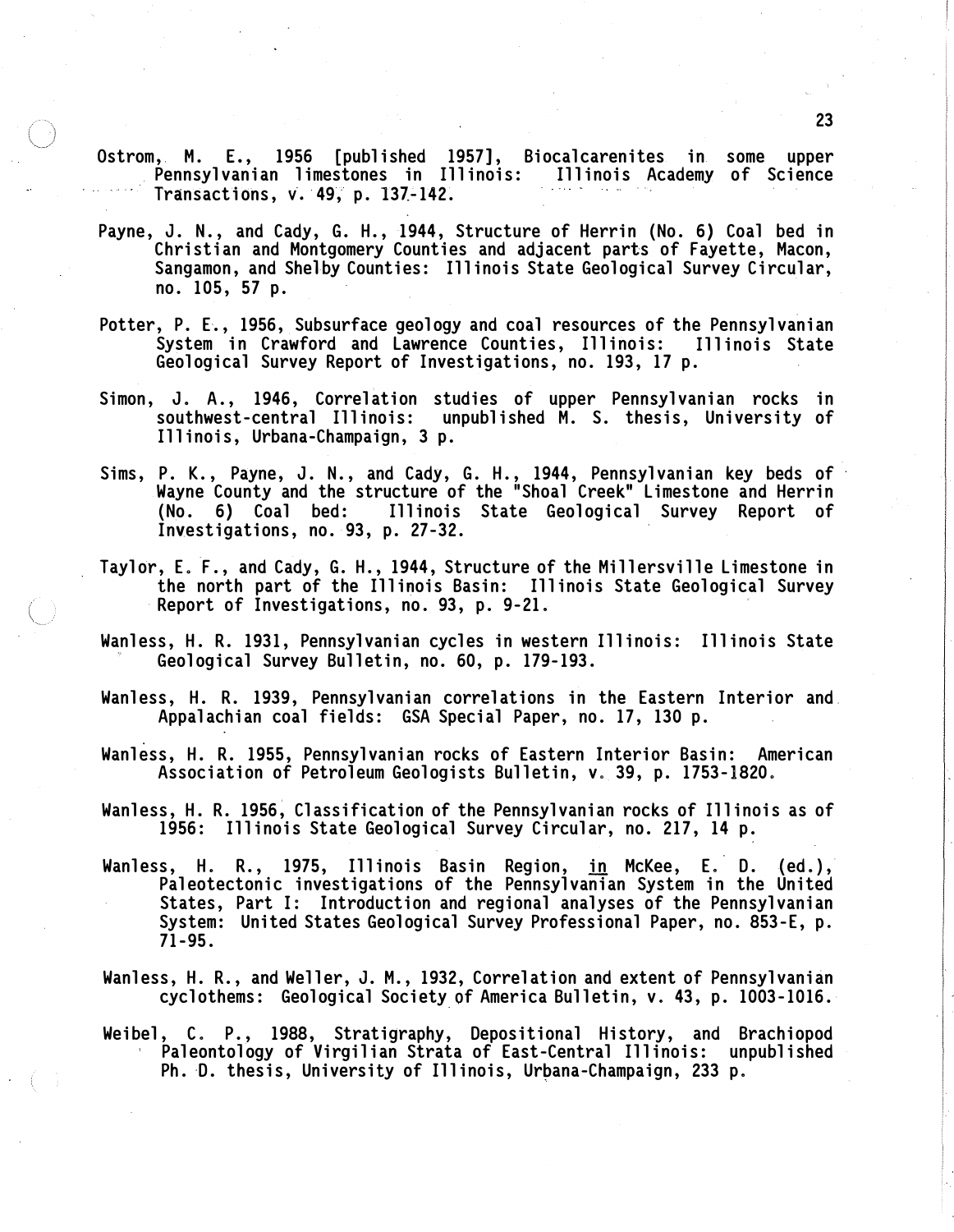- Weibel, C. P., Langenheim, R. L., Jr., and Willard, D. A., 1989, Cyclic Strata of the Late Pennsylvanian Outlier, East-central Illinois (Field Trip No. 17), in Vineyard, J. D., and Wedge, W. K. (compilers), Geological Society of America 1989 Field Trip Guidebook: Missouri Department of Natural Resources, Division of Geology and Land Survey, Special Publication 5, p. 141-169.
- Welch, J. R., 1975, Petrology and development of algal banks in the Millersville Limestone Member (Bond Formation, upper Pennsylvanian) of the Illinois Basin: unpublished M. A. thesis, Indiana University, 23 p.
- Weller, J. M., 1931, The concept of cyclical sedimentation during the Pennsylvanian Period: Illinois State Geological Survey Bulletin, no. 60, p. 163-177.
- Weller, J. M., Henbest, L. G., and Dunbar, C. 0., 1942, Stratigraphy of the Fusuline-bearing beds of Illinois, <u>in</u> Dunbar, C. O., and Henbest, L. G., Pennsylvanian Fusulinidae of Illinois: Illinois State Geological Survey Bulletin, no. 67, 218 p.
- Williams, F. E., and Rolley, M, B., 1955, Subsurface geology and coal resources of the Pennsylvanian System in Jasper County, Illinois, Illinois State Geological Survey Report of Investigations, no. 181, 14 p.
- Willman, H. B, and others, 1967, Geologic Map of Illinois: Illinois State Geological Survey.
- Worthen, A. H., 1875, Geology and Palaeontology: Geological Survey of Illinois,  $v. 6, p. 9-127.$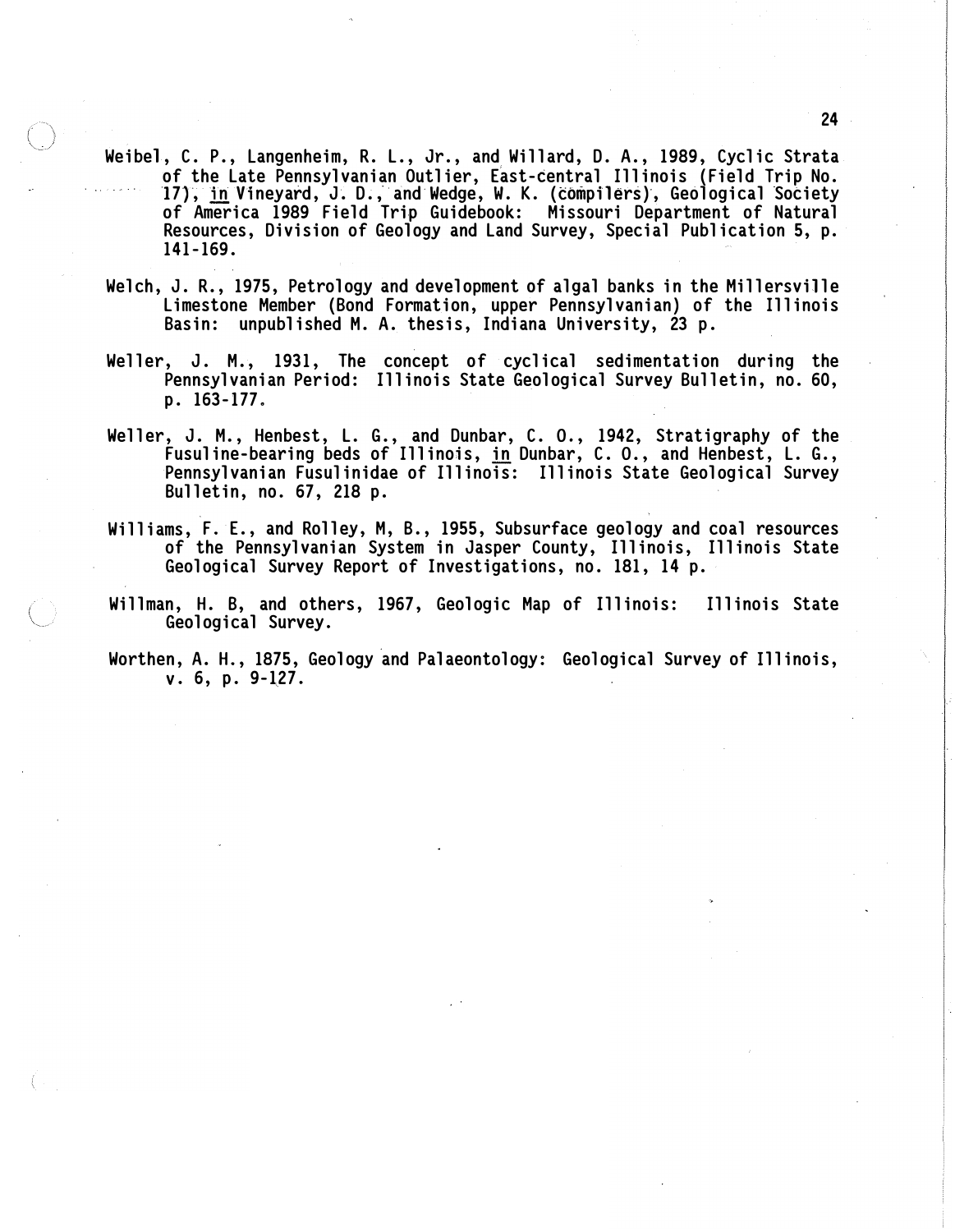| <b>BORING</b> | <b>DEPTHS</b>  | <b>THICKNESS</b> |
|---------------|----------------|------------------|
| $G - 01$      | 36.0-189.7     | 153.7            |
| $G - 06$      | 81.2-226.5     | 145.3            |
| $G - O7$      | 45.8-188.7     | 142.9            |
| $G - 08$      | $60.5 - 201.5$ | 141.0            |
| $G-11$        | 79.3-227.0     | 147.7            |
| $G-14$        | 72.3-212.4     | 140.1            |
| $G - 15$      | 65.5-194.0     | 128.5            |
| $G-18$        | 47.7-176.7     | 129.0            |
| $G - 20$      | 98.4-242.6     | 144.2            |
| $G - 22$      | 114.0-244.5    | 130.5            |
| $G - 41$      | 69.5-224.4     | 154.9            |
| G-106H        | 88.6-233.2     | 144.6            |
| $G-107H$      | $40.4 - 183.0$ | 142.6            |

Table 1. Depth intervals and thickness of cyclothem M3 at the GAS. Measurements in feet.

 $\bar{\omega}$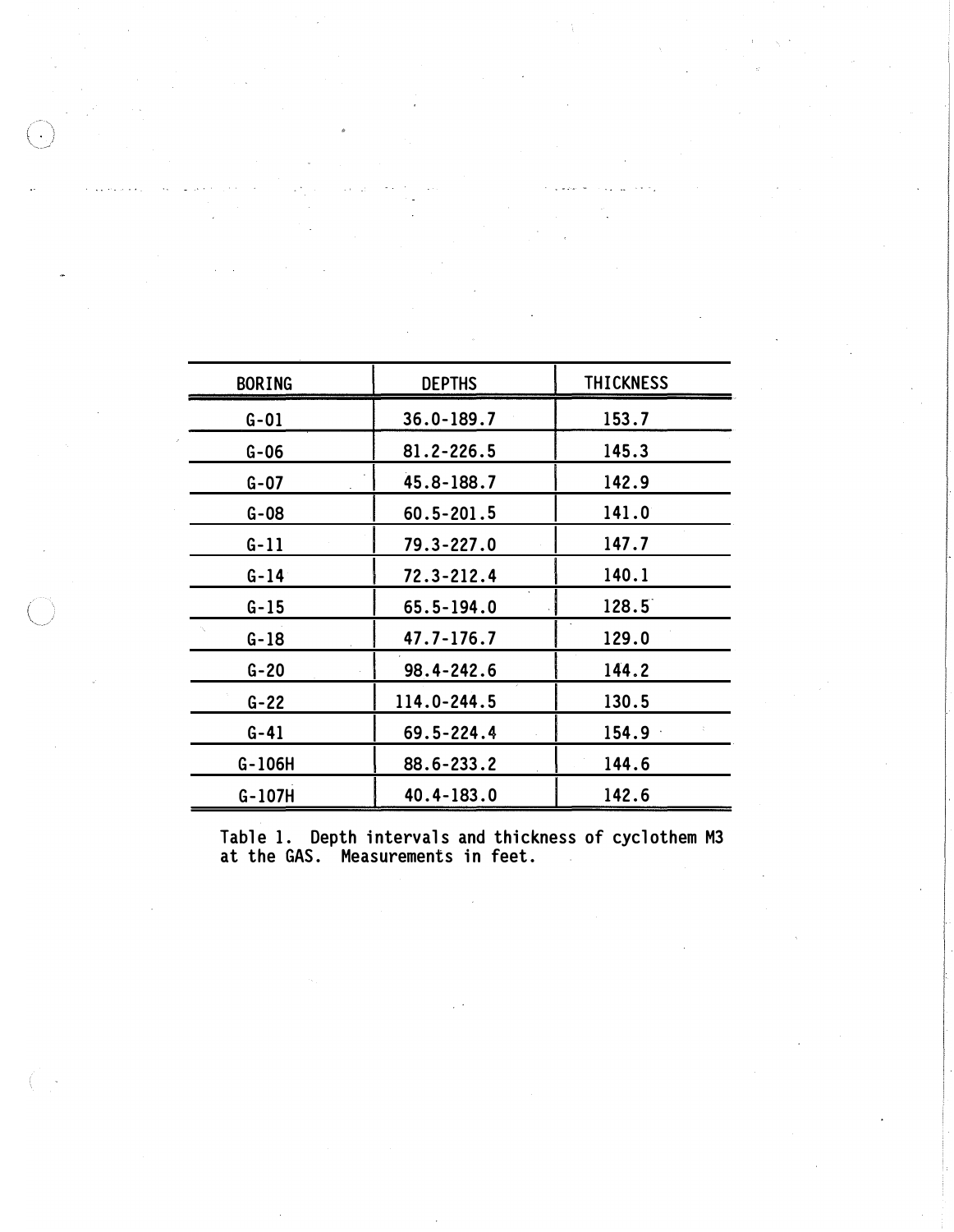| <b>BORING</b> | TOP OF<br><b>BEDROCK</b> | <b>BASE OF</b><br><b>CYCLOTHEM</b> | <b>THICKNESS</b> |
|---------------|--------------------------|------------------------------------|------------------|
| $G - 01$      | 35.5                     | 36.1                               | 0.6              |
| $G - 03$      | 11.4                     | 45.3                               | 33.9             |
| $G-06$        | 15.0                     | 81.2                               | 66.2             |
| $G - 07$      | 25.0                     | 45.8                               | 20.8             |
| $G - 08$      | 17.7                     | 60.5                               | 42.8             |
| $G - 10$      | 20.0                     | 78.5                               | 58.5             |
| $G-11$        | 13.5                     | 79.3                               | 65.8             |
| $G-12$        | 11.0                     | 77.8                               | 66.4             |
| $G-13$        | 15.0                     | 77.5                               | 62.5             |
| $G - 14$      | 9.5                      | 72.3                               | 62.8             |
| $G - 15$      | 21.0                     | 66.1                               | 45.1             |
| $G-16$        | 9.5                      | 72.5                               | 63.0             |
| $G-17$        | 18.0                     | 66.0                               | 48.0             |
| $G-18$        | 15.9                     | 47.7                               | 31.8             |
| $G-19$        | 14.3                     | 47.9                               | 33.6             |
| $G - 20$      | 14.8                     | 98.4                               | 83.6             |
| $G - 21$      | 14.5                     | 98.5                               | 84.0             |
| $G - 22$      | 12.5                     | 114.2                              | 101.7            |
| $G - 23$      | 11.4                     | 112.8                              | 101.4            |
| $G - 41$      | 15.3                     | 69.5                               | 54.2             |
| $G - 42$      | 10.0                     | 68.6                               | 58.6             |
| $G - 43$      | 10.0                     | 69.2                               | 59.2             |
| $G - 44$      | 10.0                     | 68.4                               | 58.4             |

Table 2. Depth of top of bedrock, depth of cyclothem base, and cyclothem thickness of cyclothem M4 at the GAS. The upper portion of the cyclothem is absent \_because of post-Pennsylvanian erosion. Measurements in feet.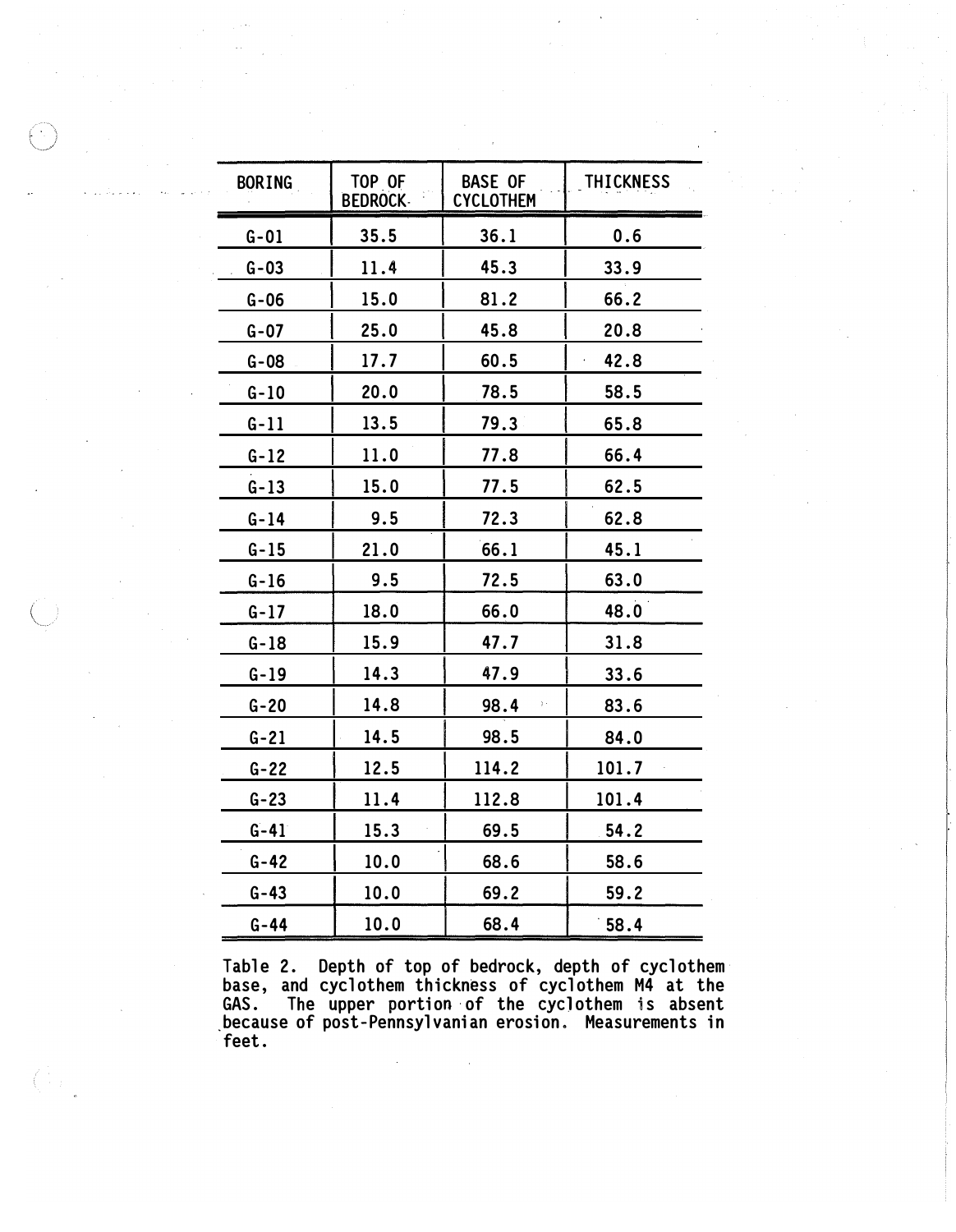| <b>BORING</b> | TOP OF<br><b>BEDROCK</b> | <b>BASE OF</b><br><b>CYCLOTHEM</b> | <b>THICKNESS</b> |
|---------------|--------------------------|------------------------------------|------------------|
| $G-101G$      | 9.0                      | 111.0                              | 102.0            |
| $G - 102G$    | 10.0                     | 82.0                               | 72.0             |
| $G-103G$      | 10.0                     | 77.0                               | 67.0             |
| G-106H        | 20.0                     | 88.6                               | 68.6             |
| $G-107H$      | 20.0                     | 40.4                               | 20.4             |
| $G-108G$      | 10.0                     | 42.0                               | 32.0             |
| $G-110G$      | 18.4                     | 83.1                               | 64.7             |
| $G-111G$      | 20.0                     | 61.3                               | 41.3             |
| $G-112G$      | 20.0                     | 52.6                               | 32.6             |
| $G-113E$      | 15.5                     | 57.7                               | 42.2             |
| $G-114E$      | 19.8                     | 84.3                               | 64.5             |
| $G-115G$      | 20.3                     | 87.9                               | 67.6             |
| $G-116G$      | 20.8                     | 67.6                               | 46.8             |
| $G-126G$      | 7.0                      | 78.0                               | 71.0             |
| $G-127G$      | 21.0                     | 54.5                               | 33.5             |
| G-128G        | 37.5                     | 58.0                               | 20.5             |
| $G-131G$      | 17.0                     | 57.0                               | 30.0             |
| GEFF-1        | 8.0                      | 78.5                               | 70.5             |

Table 2 continued.

 $\mathcal{L}_{\mathcal{L}}$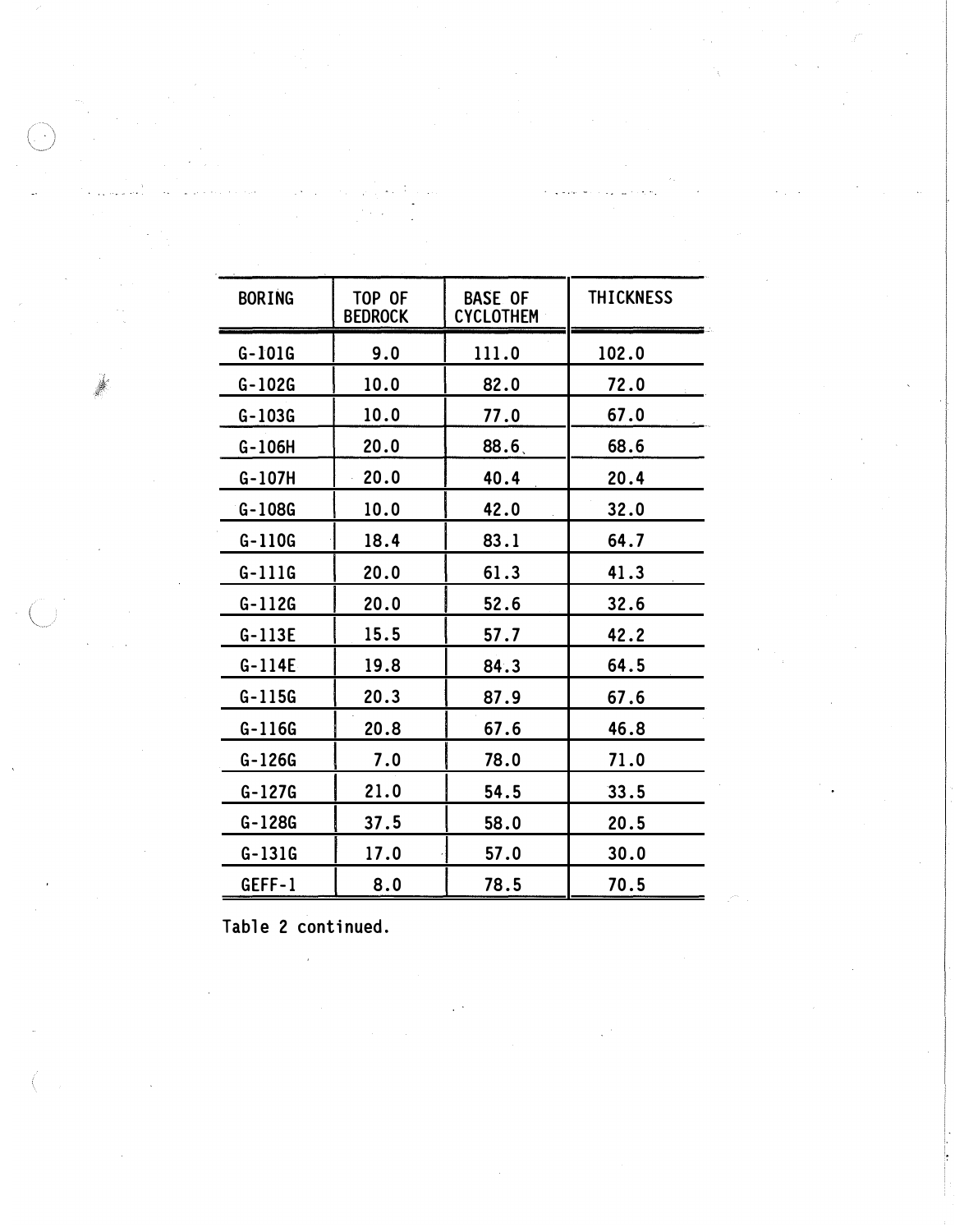

Figure 1. Upper map shows location of drill holes at the Geff Alternative Site used in this study. Lower map shows location of site in the west-central portion of Wayne County.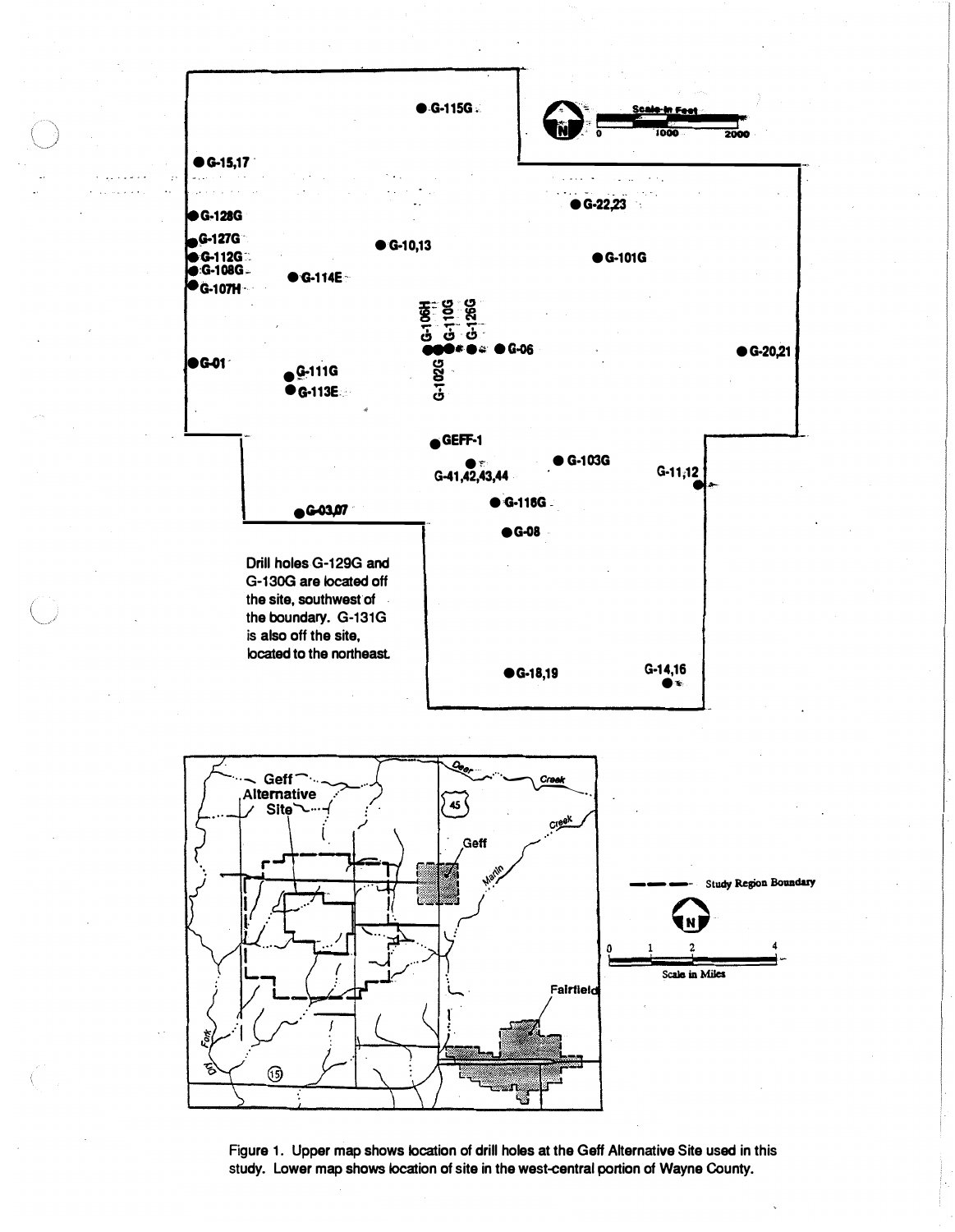



Mudstone/claystone



**Shale** 



Dark gray shale



**Black shale** 



Limestone



Calcareous shale



Sandstone



Conglomeratic sandstone



Interbedded shale and sandstone



**Siltstone** 



Interbedded shale and siltstone



Interbedded siltstone and sandstone



Interbedded sandstone, siltstone, and shale

Coal

 $T = T$ errestrial  $M =$  Marine  $M-T$  = Marine to terrestrial  $T-M = Terrestrial$  to marine



 $\mathbb{Z}^2$  , and  $\mathbb{Z}^2$  , and

Figure 2. Graphic column of cyclothems B1, B2, and B3 from borehole G-08.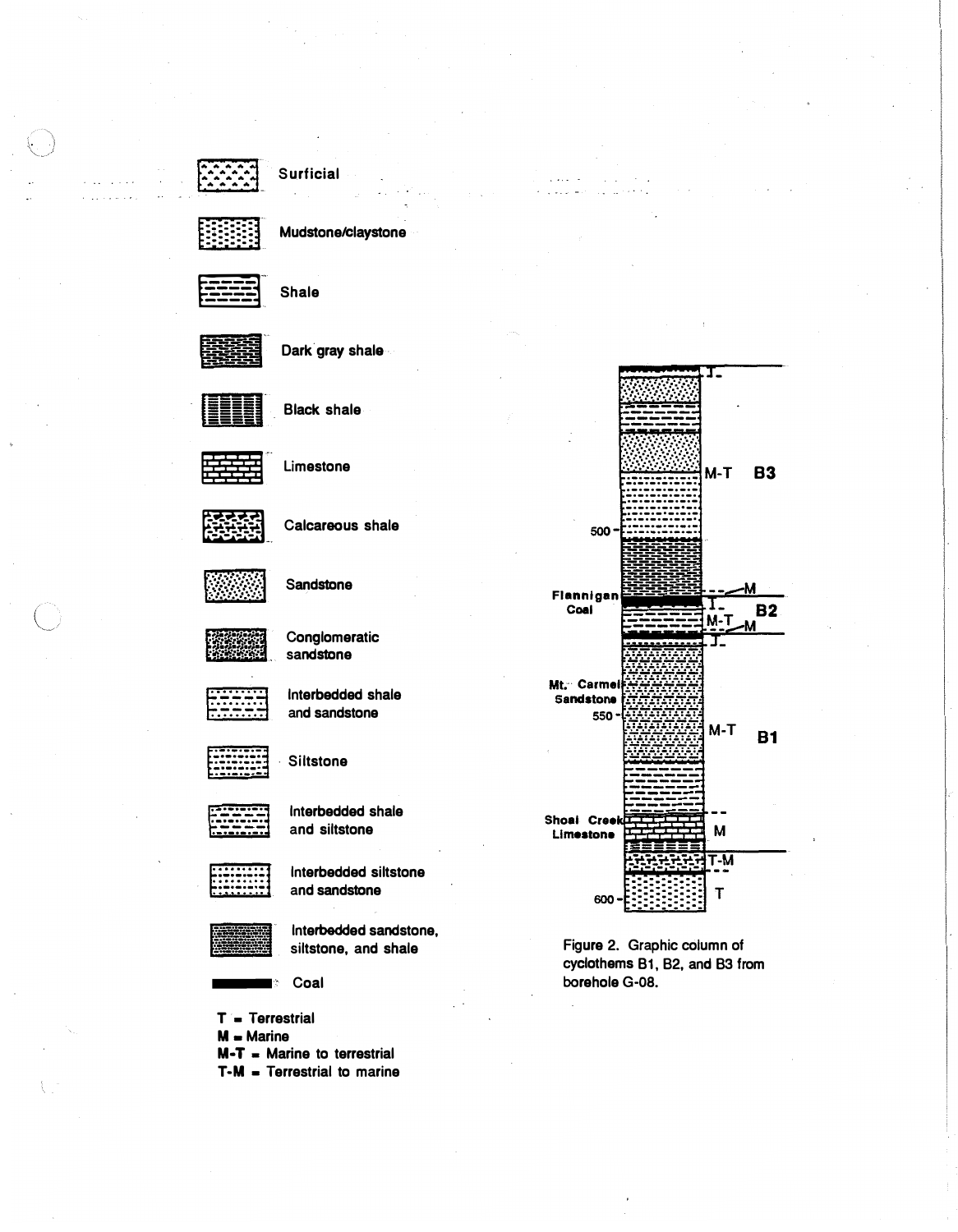

Mudstone/claystone



**Shale** 

Dark gray shale



**Black shale** 

Limestone

Calcareous shale

Sandstone

Conglomeratic sandstone

Interbedded shale and sandstone

**Siltstone** 

Interbedded shale and siltstone

Interbedded siltstone and sandstone

Interbedded sandstone, siltstone, and shale

Coal

 $T = T$ errestrial  $M =$  Marine  $M - T$  = Marine to terrestrial  $T-M = T$ errestrial to marine



 $\cdots$ 

Figure 3. Graphic column of cyclothems B4 and BM1 from borehole G-08.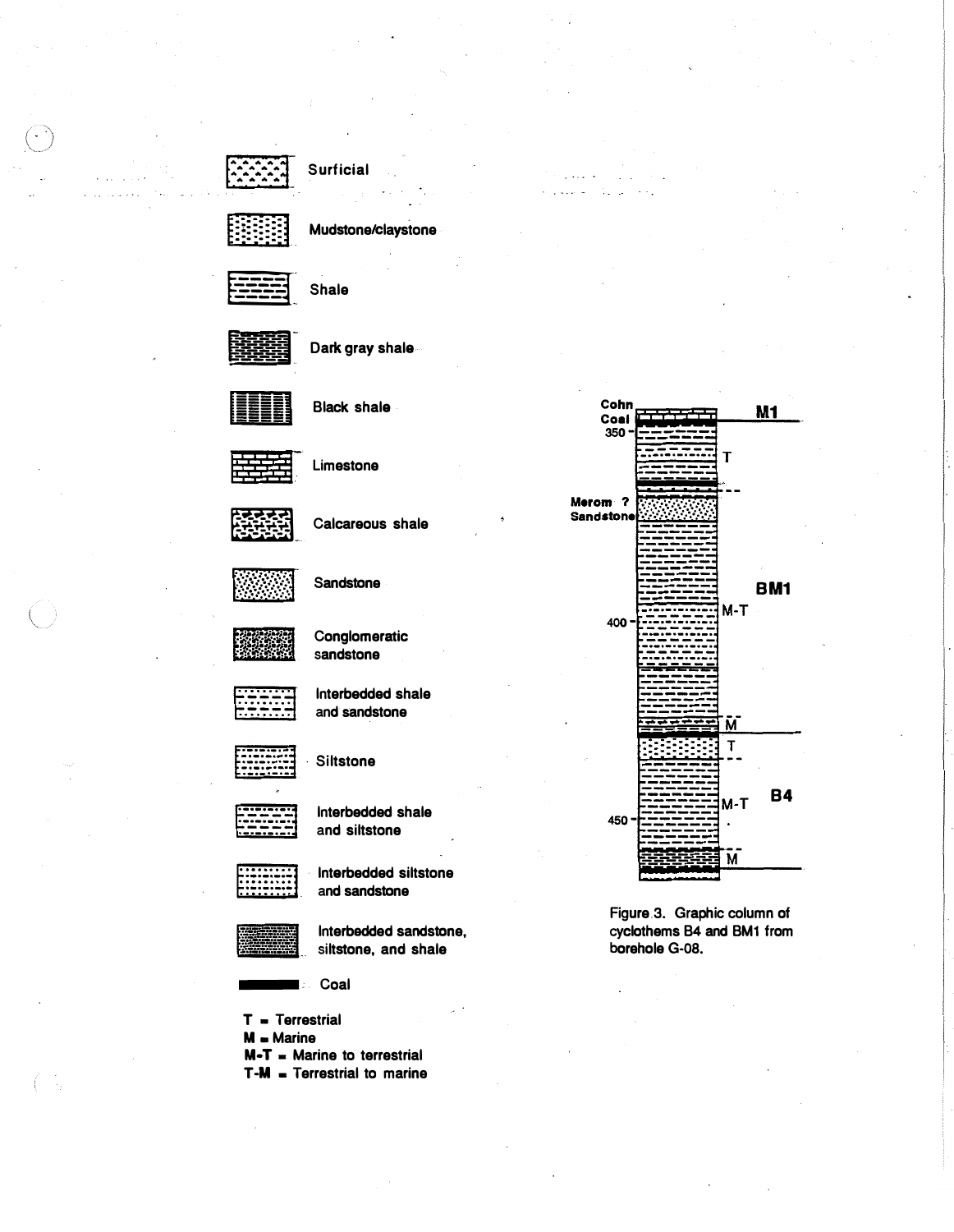Shale



Mudstone/claystone



Dark gray shale



**Black shale** 



Limestone



Calcareous shale



Sandstone



Interbedded shale

and sandstone

Conglomeratic sandstone



**Siltstone** 



Interbedded shale and siltstone

Interbedded siltstone and sandstone

Interbedded sandstone, siltstone, and shale,

Coal

 $T = T$ errestrial  $M =$  Marine M-T = Marine to terrestrial  $T-M = T$ errestrial to marine



Figure 4. Graphic column of cyclothems M1 and M2 from borehole G-08.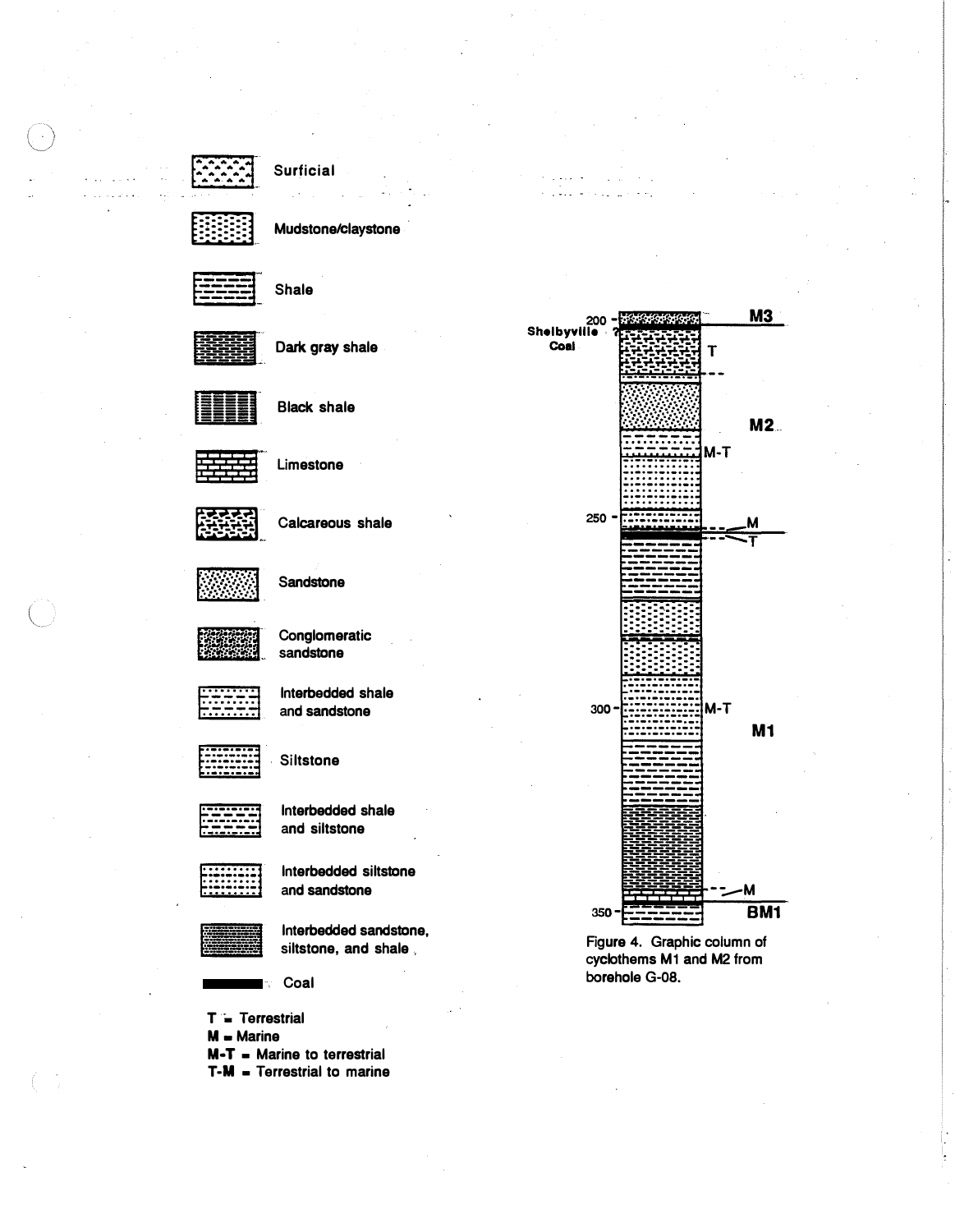



Mudstone/claystone



Shale



Dark gray shale



Black shale



Limestone



Calcareous shale



**Sandstone** 

Conglomeratic sandstone

lnterbedded shale



and sandstone

**Siltstone** 



lnterbedded shale and siltstone

lnterbedded siltstone and sandstone



lnterbedded sandstone, siltstone, and shale

Coal  $\mathbb{R}^+$ 

- $T = T$ errestrial
- $M -$  Marine
- $M-T$  = Marine to terrestrial
- $T-M = T$ errestrial to marine



Figure 5. Graphic column of cyclothem M3 from borehole G-08.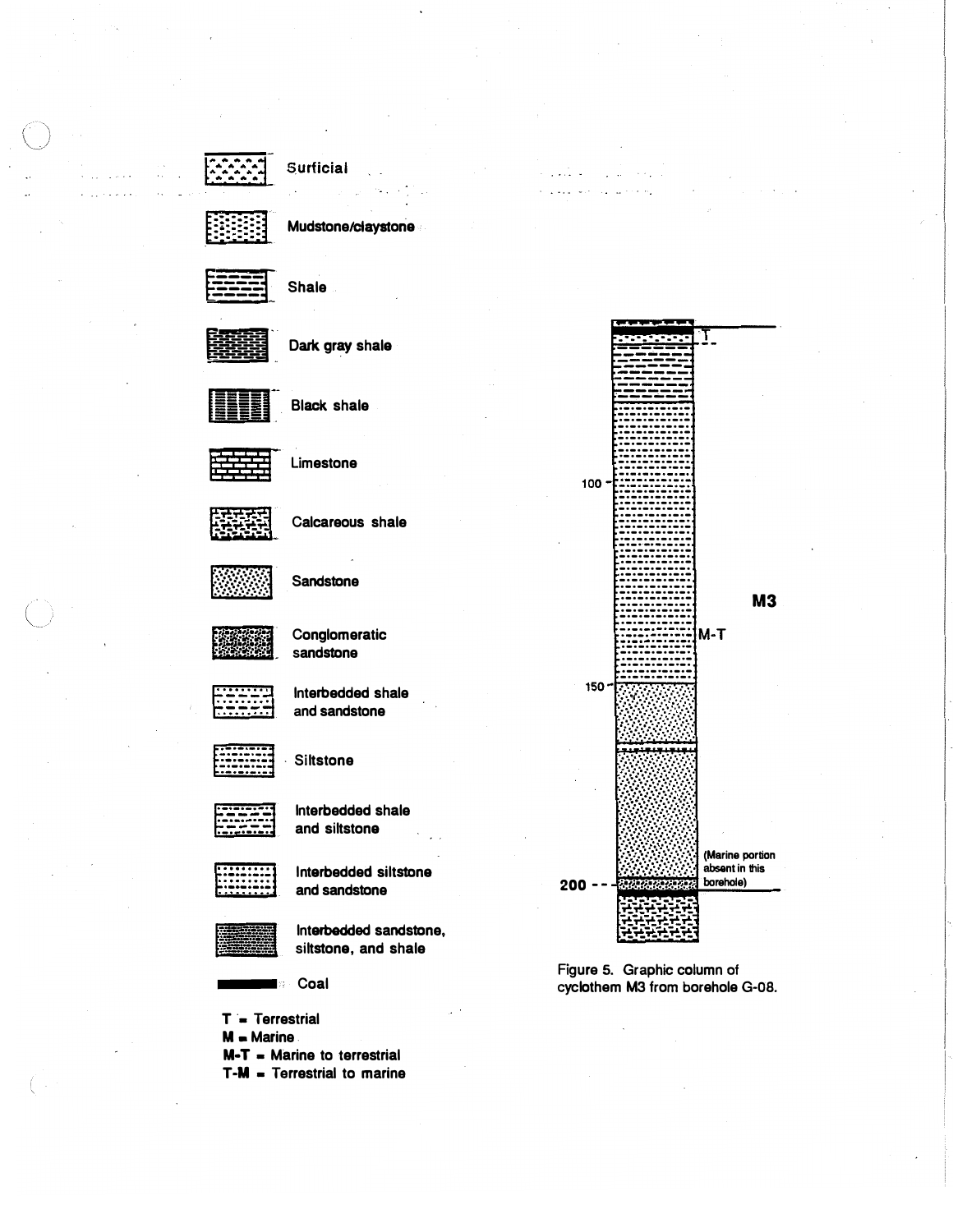



Mudstone/claystone

Shale -



Dark gray shale



Black shale



Limestone



Calcareous shale



Sandstone



Conglomeratic sandstone



Interbedded shale and sandstone



**Siltstone** 



Interbedded shale and siltstone



Interbedded siltstone and sandstone



Interbedded sandstone, siltstone, and shale

**Coal** 

- T = Terrestrial  $M =$  Marine  $M - T$  = Marine to terrestrial
- $T-M = T$ errestrial to marine



Figure 6. Graphic column of cyclothem M4 from borehole G-08.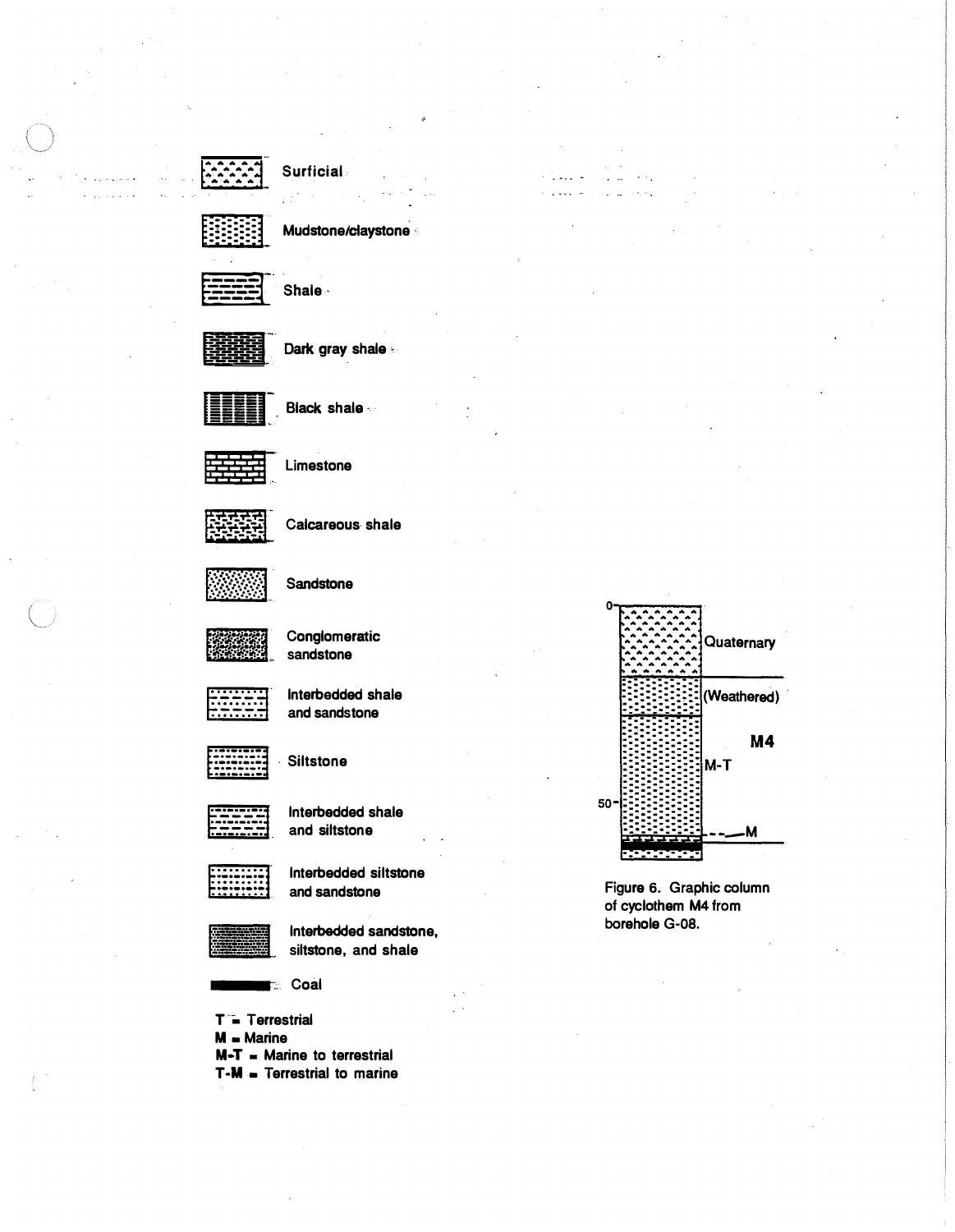

" : �: . - -